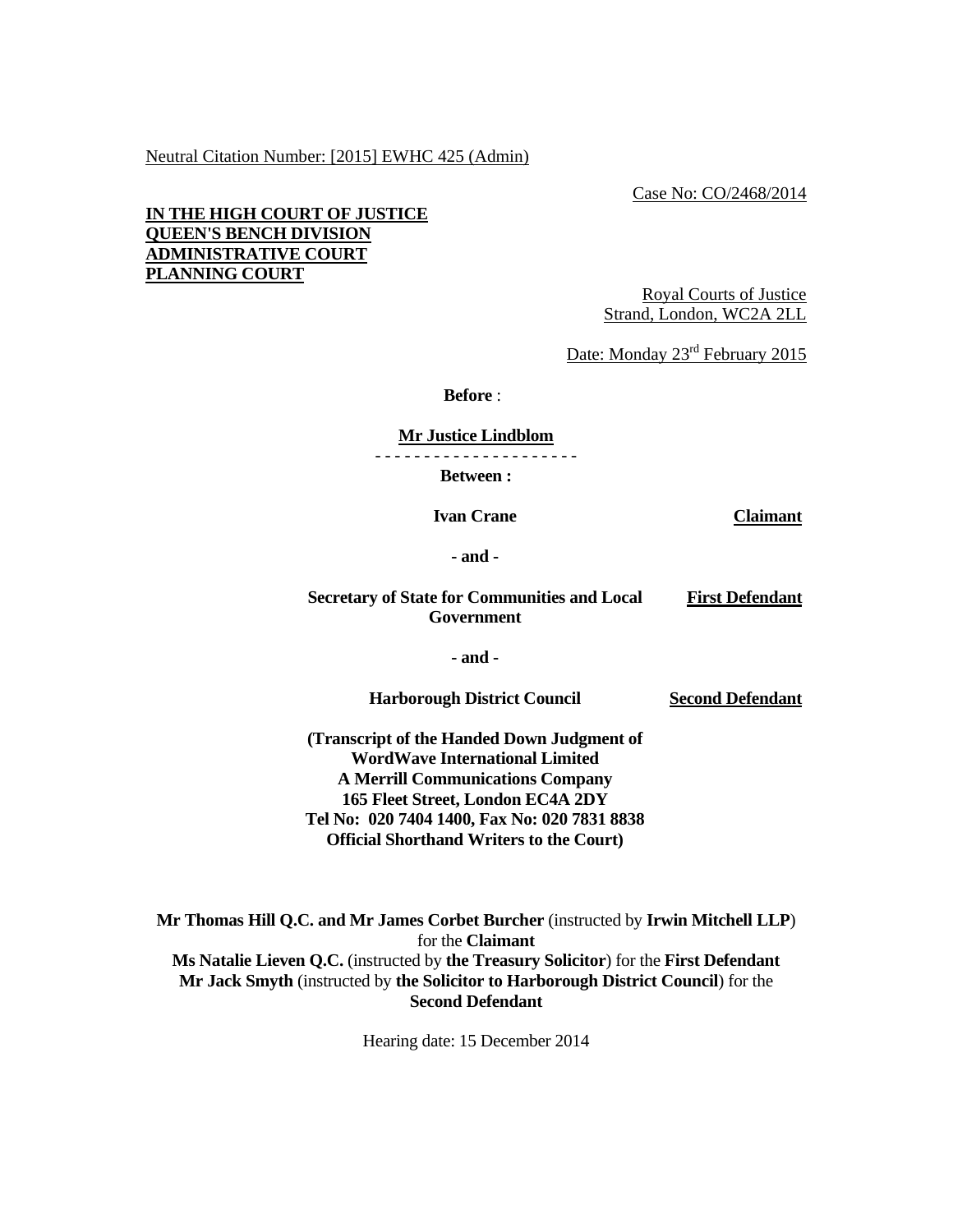# Judgment As Approved by the Court

Crown copyright©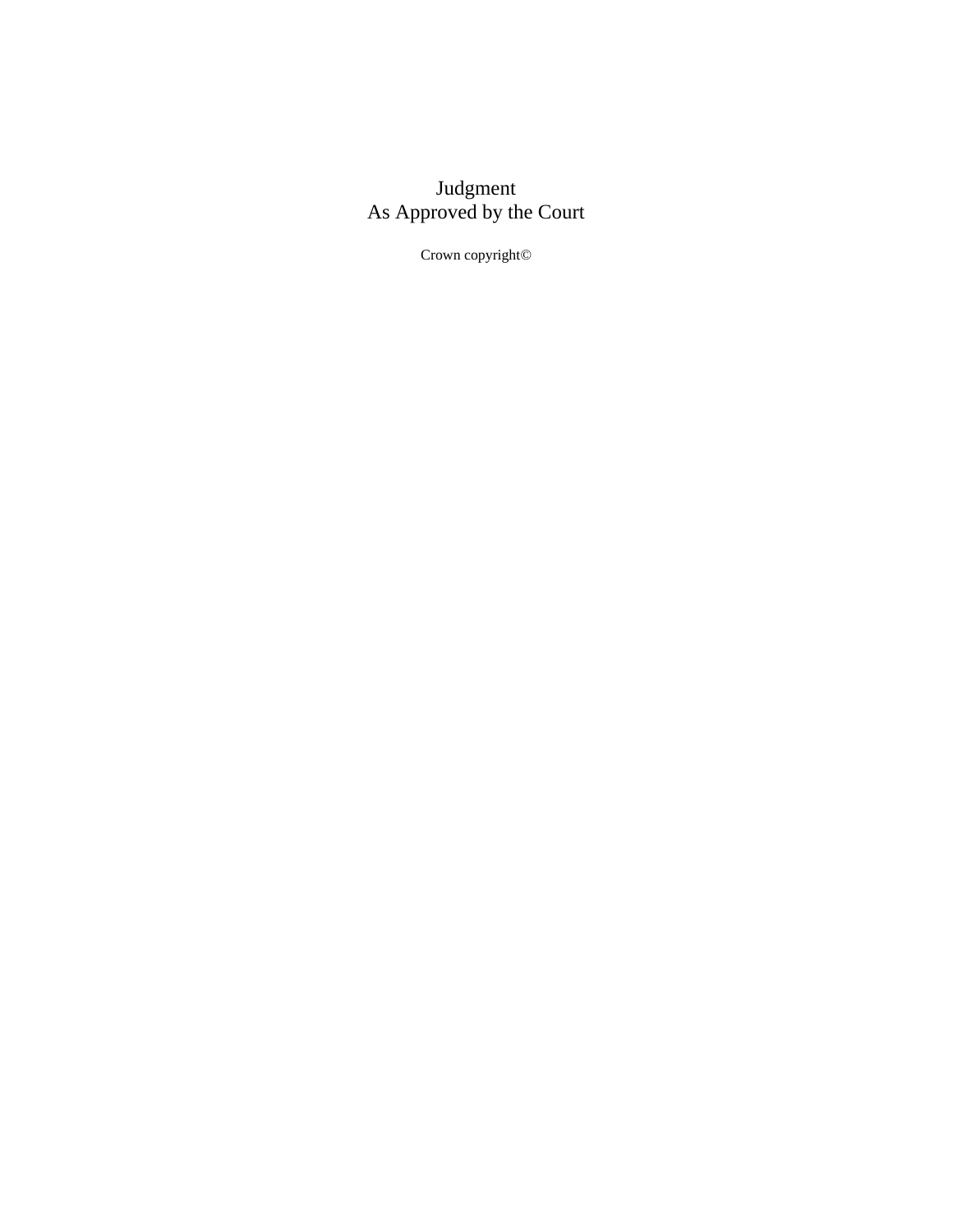# **Mr Justice Lindblom:**

# *Introduction*

- 1. Neighbourhood plans are seen by the Government as an important part of its so-called "localism agenda". In this case the court must consider whether a decision on an appeal under section 78 of the Town and Country Planning Act 1990, in which "very substantial negative weight" was given to the proposal's conflict with a recently made neighbourhood plan, was lawful, given that the policies of the development plan for the supply of housing land were acknowledged to be "out of date".
- 2. The claimant, Mr Ivan Crane, applies under section 288 of the 1990 Act for an order to quash the decision of the first defendant, the Secretary of State for Communities and Local Government, in a decision letter dated 17 April 2014, to dismiss his appeal against the refusal of planning permission by the second defendant, Harborough District Council, for a development of 111 dwellings, a sports hall, a neighbourhood centre, sports pitches, and associated parking, open space, access and landscaping on his land at Crowfoot Way, Broughton Astley in Leicestershire. The application is opposed both by the Secretary of the State and by the council.

## *The issues for the court*

- 3. Mr Crane's application raises two main issues:
	- (1) whether the Secretary of State erred in law in concluding that the proposed development was in conflict with the Broughton Astley Neighbourhood Plan 2013-2028 (ground 1 of the application), whether that conclusion was irrational (ground 4), and whether the reasons the Secretary of State gave for it were lawful (ground 3); and
	- (2) whether the Secretary of State misinterpreted or misapplied government policy in the National Planning Policy Framework ("the NPPF") (ground 2), whether the conclusions he reached in applying relevant NPPF policy were irrational (ground 4), and whether the reasons he gave for those conclusions were lawful (ground 3).

# *Background*

- 4. The appeal site is about 14 hectares of open and undeveloped land, lying to the south of Hallbrook Primary School. Mr Crane's application for outline planning permission was submitted to the council on 29 March 2012. The council refused the application on 22 August 2012. Mr Crane appealed to the Secretary of State on 19 September 2012.
- 5. At the time of the council's decision, and when the inquiry into the appeal was held in May 2013, the development plan comprised the Harborough Core Strategy, adopted in 2011, and the saved policies of the Harborough District Local Plan, adopted in 2001. The policies for housing development in the core strategy had been based upon the East Midlands Regional Plan, which by the time of the council's decision was no longer extant. Policy CS2 of the core strategy, "Delivering New Housing", set the requirement of an "overall housing provision" of "at least" 7,700 new dwellings for the district of Harborough between 2006 and 2028,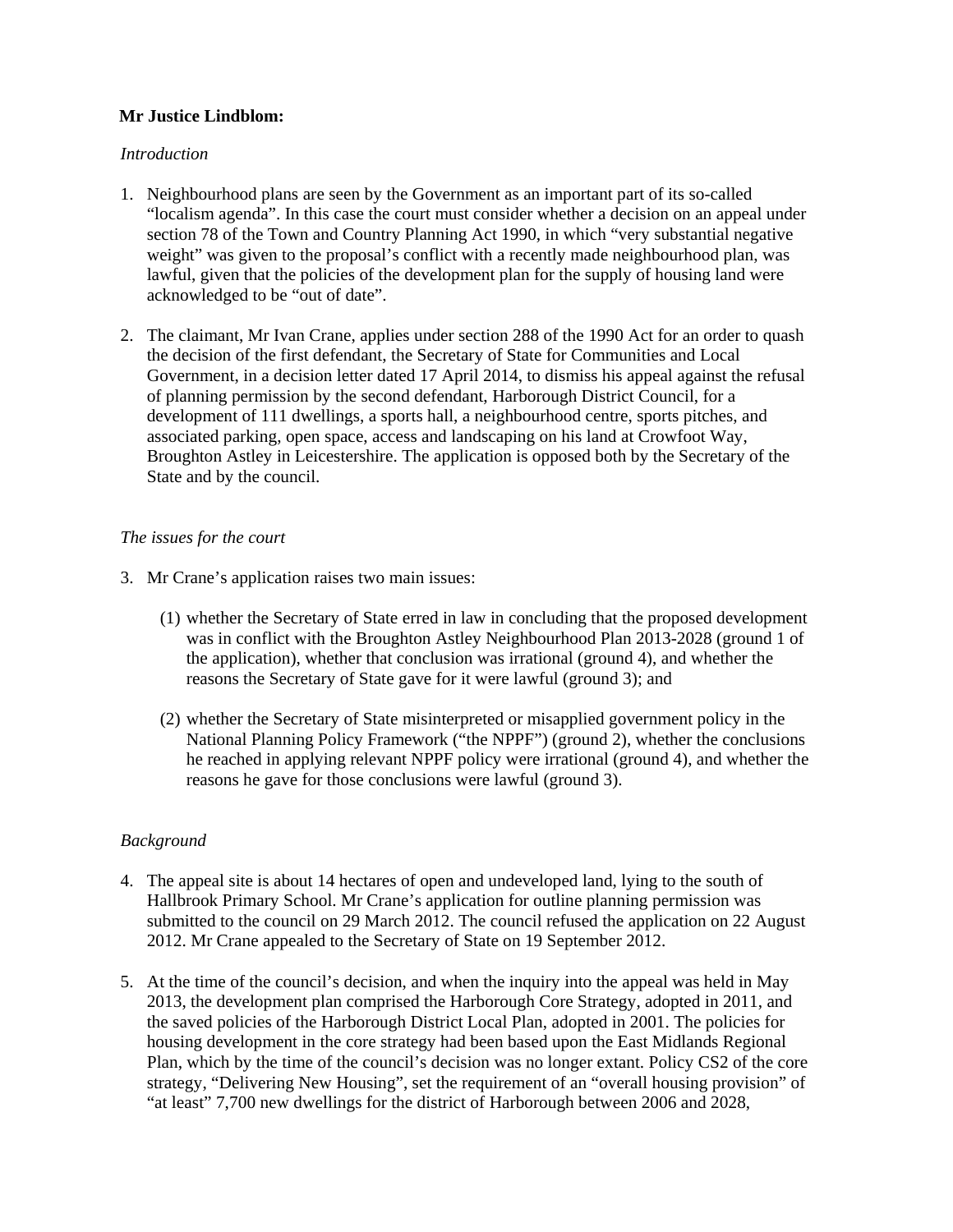including "at least" 400 in Broughton Astley. Policy CS16, "Broughton Astley", envisaged the preparation of an allocations development plan document to identify specific sites for development in that settlement. Policy CS2 said that the "Limits to Development" in settlements would be "reviewed through the Allocations DPD in order to enable the scale of new housing envisaged to be accommodated", and that housing development "will not be permitted outside the Limits to Development … unless at any point there is less than a five year supply of deliverable housing sites and the proposal is in keeping with the scale and character of the settlement concerned". In December 2012 the council began a review of the core strategy. In March 2013 its consultants, G.L. Hearn, reported on their initial assessment of the housing land supply in the district, concluding that a reasonable basis on which to plan would be a total provision of about 440 new dwellings a year.

### *The neighbourhood plan*

- 6. The neighbourhood plan was one of the first to proceed towards adoption. The provisions for the preparation of a "neighbourhood development plan" – in sections 38A, 38B and 38C of the Planning and Compulsory Purchase Act 2004 and Schedule 4B to the 1990 Act – were introduced by the Localism Act 2011, and came into effect in April 2012. In July 2012 Broughton Astley Parish Council applied to the council for its parish to be designated a Neighbourhood Area. The designation was made in October 2012. A pre-submission draft of the neighbourhood plan underwent consultation in February and March 2013. On behalf of Mr Crane, his planning consultants, Sworders, responded to this consultation. They said that the three sites proposed for allocation for housing development were not "the most appropriate, when considered against all reasonable alternatives …", and they urged the advantages of allocating Mr Crane's land as "an entirely suitable and sustainable site for development". Between 1 July and 12 August 2013 the parish council formally consulted on the examination draft of the plan. The examination hearing was held in Broughton Astley Village Hall on 19 September 2013. The council received the examiner's report on 4 October 2013. In his report the examiner acknowledged the "basic conditions" in paragraph 8(2) of Schedule 4B to the 1990 Act, including the requirement that the neighbourhood plan be "in general conformity with the strategic policies contained in the development plan for the area ...". He acknowledged that the proposed allocations in the draft neighbourhood plan "provide for well in excess of the requirement set out in the Core Strategy", and said he was "satisfied that policy H1 is in general conformity with the adopted development plan, as well as having regard to [the NPPF]". He also observed that "[numerous] representations sought to compare the merits of the allocated sites with alternative sites", but that "such matters are outside the scope of this examination". He concluded that, subject to certain modifications, the neighbourhood plan should proceed to a referendum. On 16 January 2014 a referendum was held. Sufficient support emerged for the making of the plan. On 20 January 2014 the council resolved that the plan should be made. When it came into effect it became part of the development plan, as defined in the amended section 38(3) of the 2004 Act.
- 7. The title given to the neighbourhood plan by the parish council was "The Big Plan for Broughton Astley", its sub-title "Our Village – Our Decisions". It covers the period from 2013 to 2028. In section 1, the "Introduction", paragraph 1.3, "How the Neighbourhood Plan Fits into the Planning System", says that the Localism Act allows the neighbourhood plan to provide more than the core strategy requirement of "at least 400 new homes between 2006 and 2028", but not less. Paragraph 1.4 says that the plan is "about much more" than "deciding where new housing, additional leisure, retail and employment should go", and that the plan "is a plan for the village as a whole". Paragraph 1.6 refers to the background information used in the preparation of the neighbourhood plan – the "Evidence Base".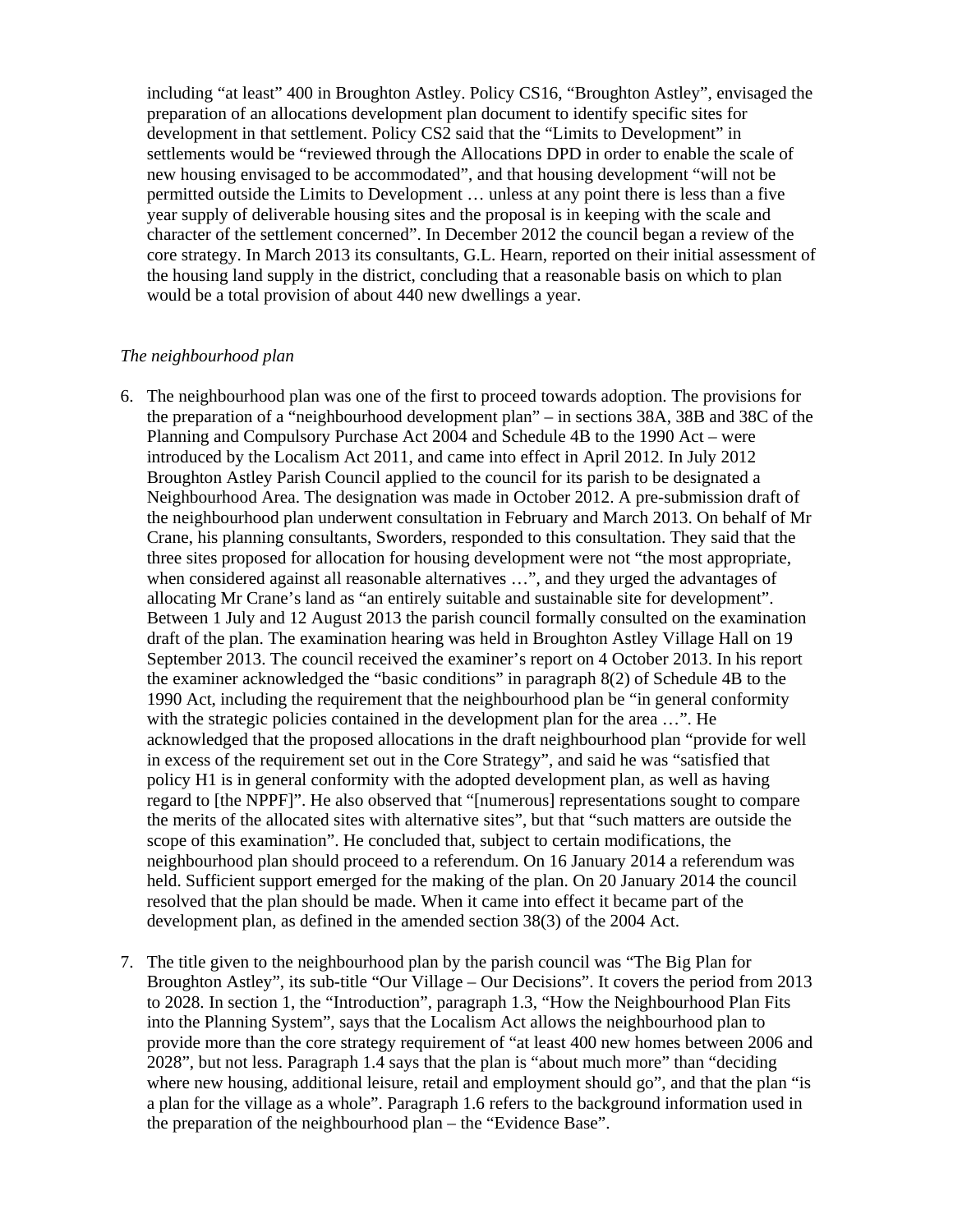- 8. In section 2, "Key Issues, Core Objectives and the Vision for the Future 2013 2028", paragraph 2.1 summarizes the "key issues" that the plan had to address. As for "Housing", the first two "key issues" are: "Housing in Broughton Astley has expanded rapidly over a relatively short time period but facilities and amenities have not increased accordingly leaving a significant gap", and "Concerns that additional housing development will put pressure on already stretched amenities such as the local Doctors' surgery and the Primary Schools". Paragraph 2.2, "The Core Objectives and Vision of the Neighbourhood Plan", lists eight objectives, the first two of which are: "1. Accommodate at least 400 new properties in a manner that is appropriate to the character of the village and its countryside setting" and "2. Control development to avoid excessive expansion into surrounding countryside".
- 9. In section 3, "The Policies of the Broughton Astley Neighbourhood Plan", paragraph 3.1, "Housing", lists some of "[the] key issues raised during community consultation in relation to housing", including that "[housing] in Broughton Astley has expanded rapidly over a relatively short time period but facilities and amenities have not been increased accordingly leaving a significant gap"; that "[housing] should not be built before additional facilities are provided"; that "[any] new housing should be supported by adequate infrastructure – medical centre, schools, leisure, …"; and "[concerns] that additional housing development will put pressure on already stretched amenities such as the local Doctors' Surgery and the Primary Schools".
- 10. There are three policies for housing development policies H1, H2 and H3.
- 11. Policy H1 is the only policy in which specific allocations of land are made for housing, its objective being to allocate land "for at least 400 new homes". It allocates two sites for new housing development and a reserve site, which in total are intended to produce 528 new dwellings. The two allocated sites are Site 1A, "North of Broughton Way", for 310 dwellings, and Site 2, "South of Coventry Road", for 190 dwellings – making a total of 500. The policy says that these two sites "are allocated as a result of the public consultation and Options" (paragraph i). The reserve site, "North of Dunton Road", is for 28 dwellings. Under the heading "Appraisal Process" the policy explains how development on the allocated sites will be brought forward together with the necessary new infrastructure. It says that "[a] logical sequence of phased construction will be monitored by the Steering Group and its progress assessed to ensure that Broughton Astley is not falling below its allocation of housing (policy P1)" (paragraph iii), and that "[should] new housing not be delivered on the two allocated sites within the proposed phasing sequence … development on the identified reserve site may then be considered" (paragraph iv). Paragraph v of the policy says that "[new] housing development in Broughton Astley will be accompanied simultaneously with the provision of local infrastructure including recreational and leisure facilities, retail provision and employment opportunities". Paragraph vii says that new housing "should not be constructed on land which is known to be on a floodplain …". The "Justification" for the policy refers to the core strategy requirement for "at least an additional 400 new homes" to be provided in Broughton Astley by 2028, and to the indication in policy CS16 that locations for housing development will be "set out in an allocations plan, in this case the Neighbourhood Plan".
- 12. Policy H2 is concerned with the provision of affordable housing. It requires "at least 30% of all new housing developments" to be "high quality affordable housing".
- 13. Policy H3 provides for "windfall and back land development". Its definition of "[windfall] development …" is "any residential development that is granted consent on land or buildings not specifically allocated for residential development in the Harborough District Core Strategy". The policy says "[it] is accepted that there may be some windfall developments over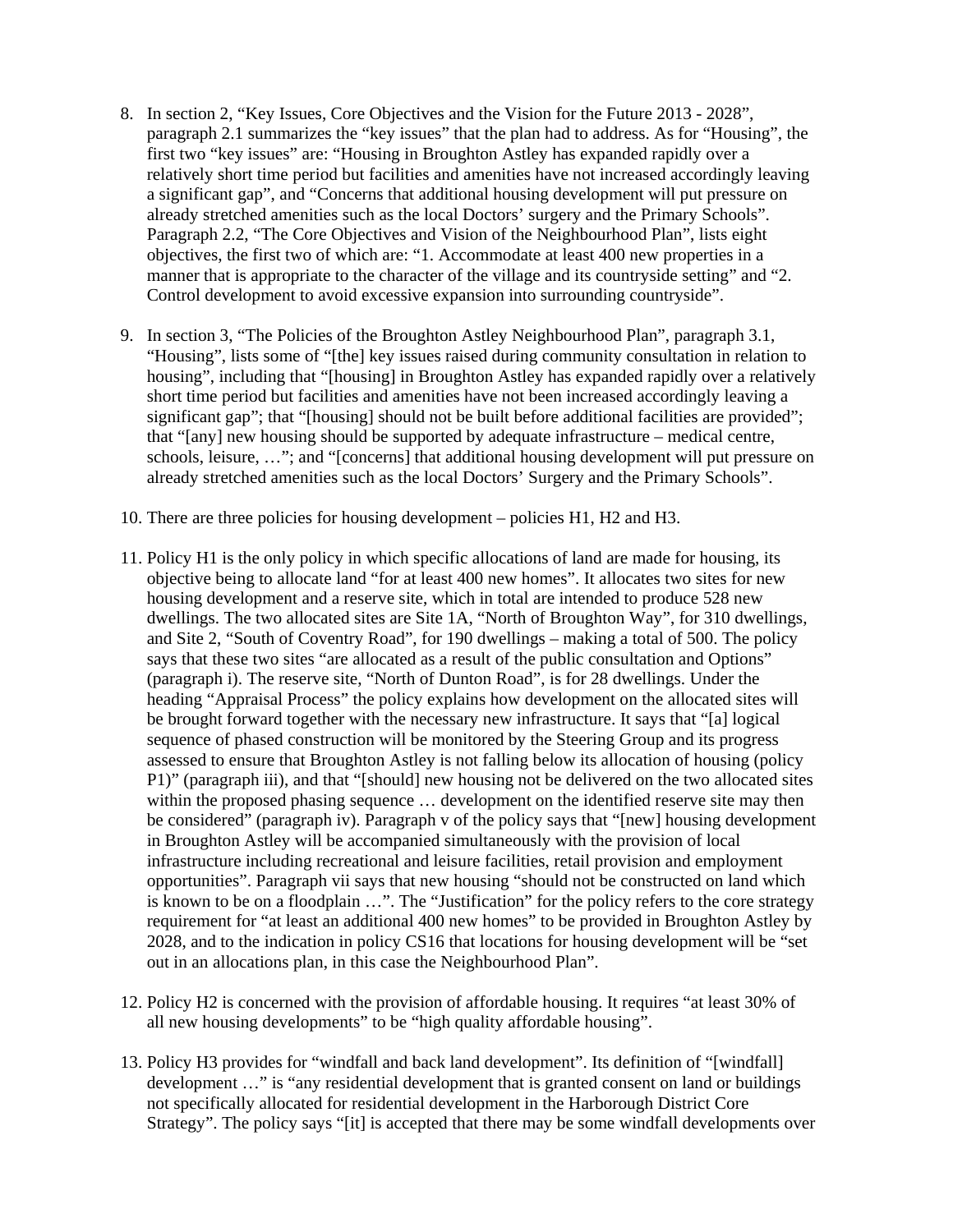the life of the Neighbourhood Plan on previously developed 'brownfield' or unallocated sites with direct highways access"; that "[small], well designed residential sites which do not have a detrimental effect on the surrounding area and neighbouring properties will be supported" (paragraph i); and that "[in] principle development will be supported on sites of less than 5 dwellings on previously developed land" (paragraph ii).

- 14. Other policies in section 3 of the plan provide for various forms of development, including a supermarket of between 20,000 and 30,000 square feet on Site 1A (policy S1, "Shopping"), land within Site 1A for employment development (policy E1, "Employment"), "additional community and leisure facilities" on Site 1B to the south of Broughton Way (policy L1, "Improved Leisure Facilities"), and a "healthcare facility" on Site 1B (policy W1, "Improved Healthcare Facilities").
- 15. Section 3 also contains policies which restrict development in particular ways including policy EH1, "Environment[,] Heritage and Open Spaces for Protection", whose objective is "to protect the existing open spaces and heritage of the village and provide additional open spaces", and policy EH2, "Area of Separation", whose objective is "to ensure that the community of Sutton in the Elms maintains its identity and character".
- 16. Policy SD1, "Presumption in Favour of Sustainable Development", says that the parish council will support proposals that accord with the policies in the neighbourhood plan and, where they are relevant, the policies of the core strategy, and that "[when] commenting on development proposals [it] will take a positive approach that reflects the presumption in favour of sustainable development contained in [the NPPF]".
- 17. Policy CI1 describes the contributions to new infrastructure and facilities which will be required to support the new housing development. Paragraph 3.13, "Allocated Sites for New Development", adds to the explanation given for the allocations in policy H1. It says that "[the] top 2 sites considered suitable for new development as a result of the public consultation and Options Appraisal Process have been allocated for development"; that they can "provide a total of 500 new homes"; that although this number exceeds "the 400 additional properties identified in the sustainability appraisal of housing distribution undertaken as part of the Core Strategy[,] the allocation of the sites does allow a degree of flexibility, and brings benefits in terms of additional community facilities"; and that "[a] further site with potential of providing an additional 28 properties has been allocated as a reserve site". It goes on to say that "[a] full description of the consultation and Options Appraisal Process can be found in the Evidence Base which accompanies the Neighbourhood Plan"; and that "[a] list of the available development sites which were initially considered as reserve sites and which were excluded from the Neighbourhood Plan can be found in the Evidence Base …". The "Evidence Base" is Appendix 1 to the neighbourhood plan. In its electronic form the plan enables one to access the material in the "Evidence Base" via a series of hyperlinks. In section 4, "Consultation and Engagement", the link "S[.] Reserve and excluded sites" takes one to the responses to consultation, including Sworders' for Mr Crane.
- 18. Paragraph 3.15, "Policies for Allocated Development Sites", introduces policies setting out the particular requirements for the development of the allocated sites. The requirements for both Site 1A and Site 1B are identified in a single policy. Paragraph 3.15.1 refers to these two sites as being "suitable for a maximum of 310 residential units plus supermarket, employment and recreational and community use". Paragraph 1 in the policy says that Site 1A is "allocated for a maximum of 310 residential properties …". Paragraph 6 states that "[a] proportion of Site 1B is allocated for the construction of a community Medical Centre …". The corresponding policy for Site 2, the site south of Coventry Road, is introduced by paragraph 3.15.2, which says that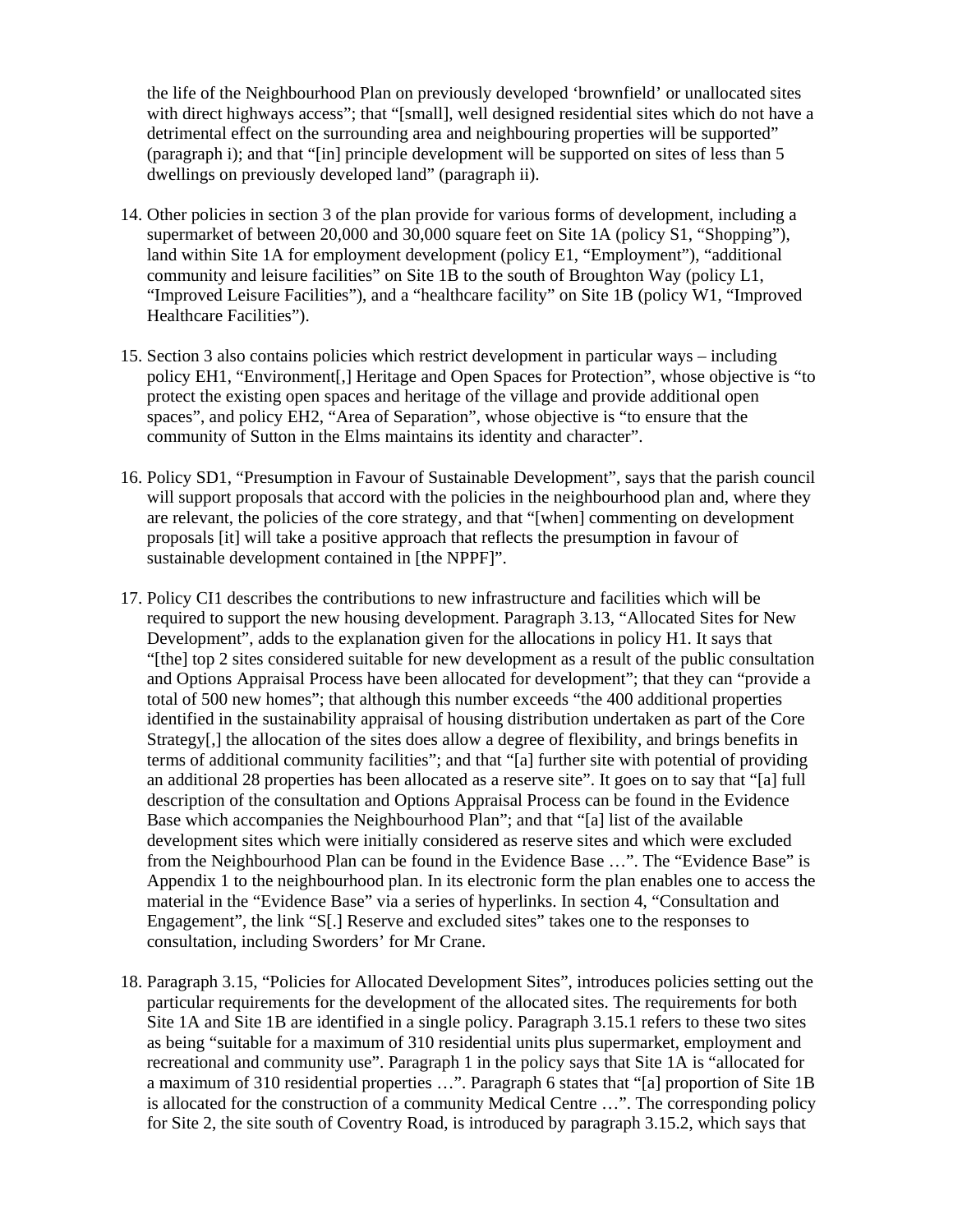the site is "suitable for a maximum of 190 residential units plus recreational and community open space". Paragraph 1 in the policy itself refers to the site being "allocated for a maximum of 190 residential properties …". The requirements for the reserve site, the land to the north of Dunton Road, are in a policy introduced by paragraph 3.15.3, which says that this site is "suitable for a maximum of 28 residential units plus recreational and community open space". The policy itself says the site is "allocated as a reserve site for a maximum of 28 residential properties …".

## *The NPPF*

…

- 19. The NPPF was published as the Government's policy for planning in England in March 2012.
- 20. In the section headed "Achieving sustainable development" paragraph 6 of the NPPF says that "the policies in paragraphs 18 to 219, taken as a whole, constitute the Government's view of what sustainable development in England means in practice for the planning system".
- 21. Under the sub-heading "The presumption in favour of sustainable development" paragraph 11 acknowledges that "[planning] law requires that applications for planning permission must be determined in accordance with the development plan unless material considerations indicate otherwise". Paragraphs 12 and 17 confirm the Government's commitment to the "plan-led system". Paragraph 12 says that "[proposed] development that accords with an up-to-date Local Plan should be approved, and proposed development that conflicts should be refused unless other material considerations indicate otherwise", adding that "[it] is highly desirable that local planning authorities should have an up-to-date plan in place". One of the 12 "Core Planning Principles" set out in paragraph 17 is that planning should "be genuinely plan-led, empowering local people to shape their surroundings, with succinct local and neighbourhood plans setting out a positive vision for the future of the area", that "[plans] should be kept up-todate …" and "should provide a practical framework within which decisions on planning applications can be made with a high degree of predictability and efficiency". Later, in the section headed "Decision-taking", paragraph 196 refers to section 38(6) of the 2004 Act and says that the NPPF "is a material consideration in planning decisions".
- 22. Paragraph 14 of the NPPF explains the "presumption in favour of sustainable development":

"At the heart of [the NPPF] is a presumption in favour of sustainable development, which should be seen as a golden thread running through both plan-making and decision-taking.

For decision-taking this means [Here there is a footnote, which says: "Unless material considerations indicate otherwise"]:

- approving development proposals that accord with the development plan without delay; and
- where the development plan is absent, silent or relevant policies are out-of-date, granting permission unless:
	- o any adverse impacts of doing so would significantly and demonstrably outweigh the benefits, when assessed against the policies in this Framework taken as a whole; or
	- o specific policies in [the NPPF] indicate development should be restricted."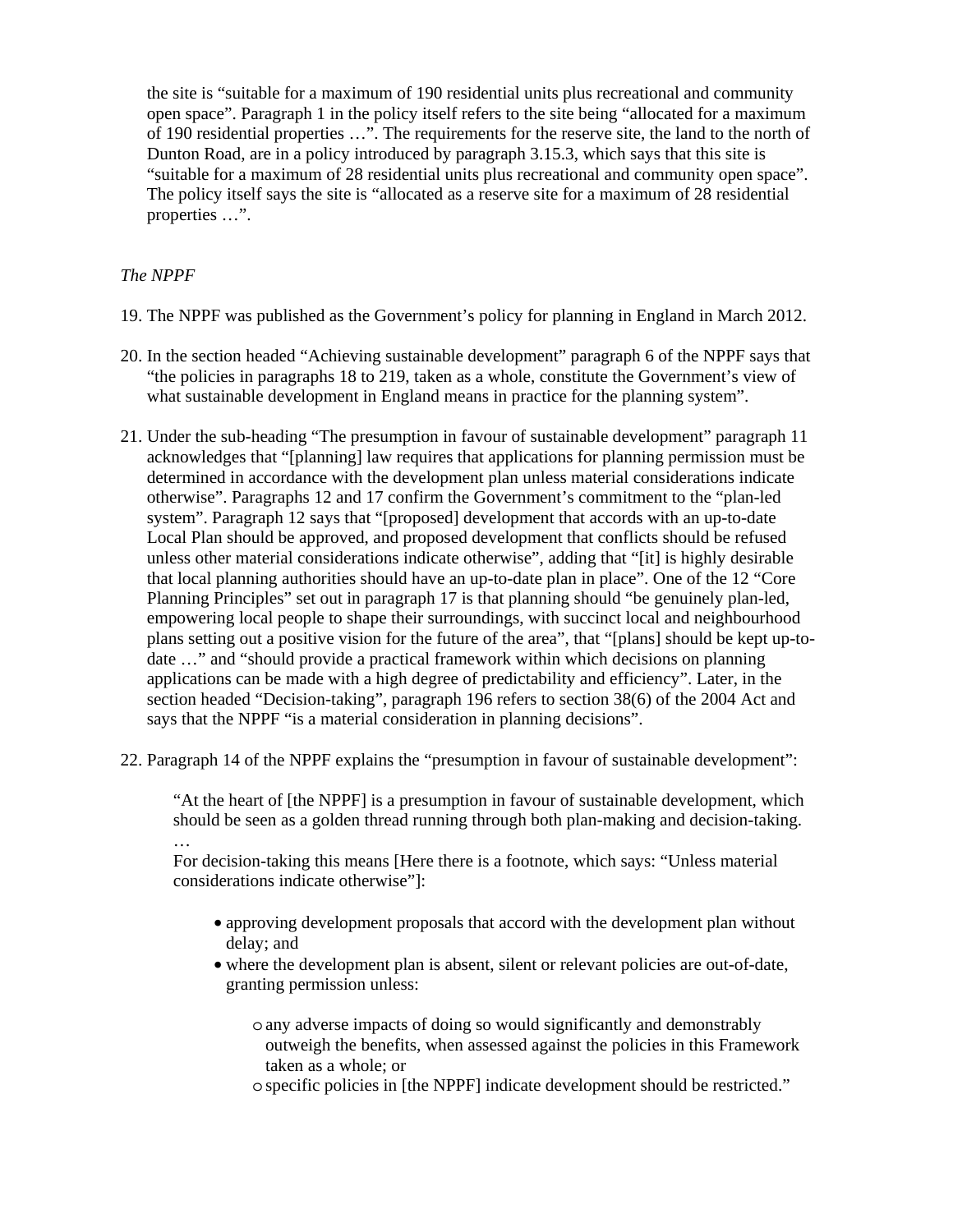Paragraph 16 says the presumption in favour of sustainable development "will have implications for how communities engage in neighbourhood planning". "Critically", it says, this will mean that "neighbourhoods" should do three things, one of which is to "develop plans that support the strategic development needs set out in Local Plans, including policies for housing and economic development".

- 23. In the section of the NPPF headed "Delivering a wide choice of high quality homes" paragraph 47 explains what local planning authorities should do "[to] boost significantly the supply of housing". Among other things they should "use their evidence base to ensure that their Local Plan meets the full, objectively assessed needs for market and affordable housing in the housing market area, as far as is consistent with the policies set out in this Framework, including identifying key sites which are critical to the delivery of the housing strategy over the plan period", and "identify and update annually a supply of specific deliverable sites sufficient to provide five years worth of housing against their housing requirements ...". Paragraph 49 says that "[housing] applications should be considered in the context of the presumption in favour of sustainable development", and that "[relevant] policies for the supply of housing should not be considered up-to-date if the local planning authority cannot demonstrate a five-year supply of deliverable housing sites."
- 24. In the section which deals with "Plan-making", under the heading "Neighbourhood plans", paragraphs 183, 184 and 185 state:

…

"183. Neighbourhood planning gives communities direct power to develop a shared vision for their neighbourhood and deliver the sustainable development they need. Parishes and neighbourhood forums can use neighbourhood planning to:

• set planning policies through neighbourhood plans to determine decisions on planning applications; …

184. Neighbourhood planning provides a powerful set of tools for local people to ensure that they get the right types of development for their community. The ambition of the neighbourhood should be aligned with the strategic needs and priorities of the wider local area. Neighbourhood plans must be in general conformity with the strategic policies of the Local Plan. To facilitate this, local planning authorities should set out clearly their strategic policies for the area and ensure that an up-to-date Local Plan is in place as quickly as possible. Neighbourhood plans should reflect these policies and neighbourhoods should plan positively to support them. Neighbourhood plans and orders should not promote less development than set out in the Local Plan or undermine its strategic policies.

185. Outside these strategic elements, neighbourhood plans will be able to shape and direct sustainable development in their area. Once a neighbourhood plan has demonstrated its general conformity with the strategic policies of the Local Plan and is brought into force, the policies it contains take precedence over existing non-strategic policies in the Local Plan for that neighbourhood, where they are in conflict. Local planning authorities should avoid duplicating planning processes for non-strategic policies where a neighbourhood plan is in preparation."

25. Under the heading "Determining Applications", paragraph 198 says that "[where] a planning application conflicts with a neighbourhood plan that has been brought into force, planning permission should not normally be granted".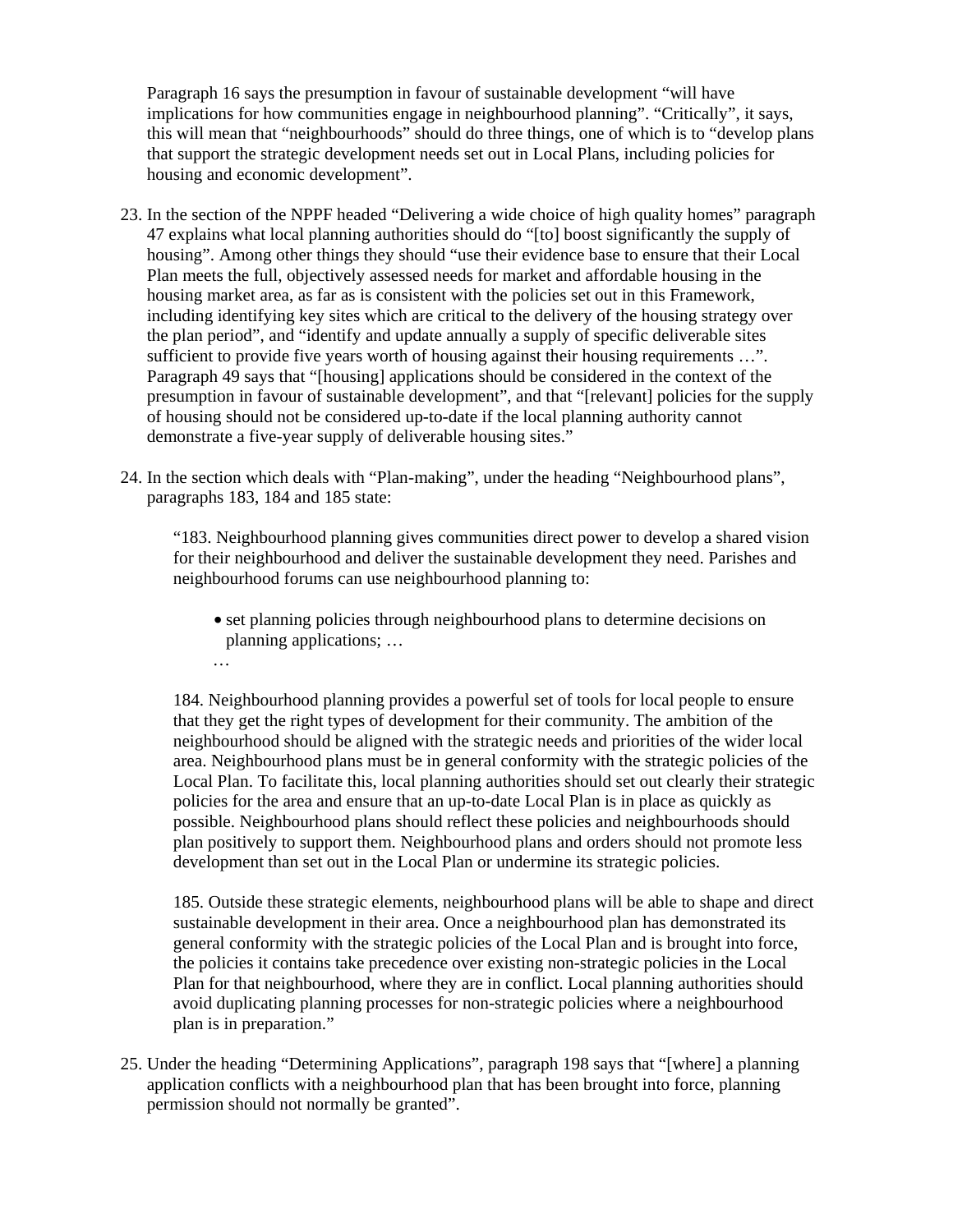26. In the Planning Practice Guidance ("the PPG") issued by the Government in March 2014, paragraph 041, "How should the policies in a neighbourhood plan be drafted?", advises that a policy in a neighbourhood plan should "reflect and respond to the unique characteristics and planning context of the specific neighbourhood area for which it has been prepared."

## *The inspector's report*

- 27. The inspector held an inquiry into Mr Crane's appeal on 8, 9 and 23 May 2013. He made his site visit on 10 May 2013. The inquiry was followed by several rounds of written representations, in which the parties had the opportunity to address the issues in the appeal in the light of the emerging neighbourhood plan. On 19 August 2013 the Secretary of State recovered the appeal for his own determination. The inspector's report is dated 21 November 2013 – some two months before the neighbourhood plan was made. He took into account the draft plan as it was at the time of the examination, the examiner's report, and the parties' postinquiry representations up to and including the council's of 14 November 2013 (paragraphs 11, 12 and 13 of his report). In paragraph 14 he identified three "main considerations" in the appeal: first, "whether a satisfactory level of housing land supply is available within the Council's area", secondly, "the effect of the proposal on the character and appearance of the surrounding area", and thirdly, "whether the proposal would be sufficiently accessible in terms of sustainable development".
- 28. On the first of those three issues, "Housing Land Supply", the inspector concluded that, on the basis of "the provision of around 440 dwellings per annum …" for the period between 2011 and 2031, which the G.L. Hearn report had concluded was a "reasonable basis for strategic planning purposes", the council "currently has a housing land supply of 4.1 years" (paragraph 15). The G.L. Hearn report had "fatally undermined the Council's position at the Inquiry that it had a five-year supply" of housing land (paragraph 20), and that "policies, and elements of policies where relevant, relating to housing supply are out of date in accordance with [the NPPF]" (paragraph 26). On the second issue, "Character and Appearance", the inspector concluded that the proposed development "would have a moderate/minor harmful effect on the character and appearance of the surrounding area in conflict with [core strategy] Policies CS17 and CS11", but that "[this] harm and conflict would however be restricted to areas immediately surrounding the site and therefore attracts limited weight" (paragraph 36). And on the third issue, "Accessibility", he concluded that "the proposal would be sufficiently accessible in terms of sustainable development and that it would thus accord with [the NPPF] in this regard" (paragraph 42).
- 29. In paragraphs 43 to 52 of his report the inspector considered the emerging neighbourhood plan. He acknowledged that a referendum had not yet been held, and, therefore, "whilst the plan may be attracting increasing weight as it emerges, this is not the end of the process". He noted, however, that "all submitted versions of the plan identify alternative sites to the appeal site for housing development, and the appeal proposal has attracted much local opposition, including a petition" (paragraph 44). The "combined total of 648 dwellings (528 [provided for in the draft neighbourhood plan] + 120 [completed since the start of the core strategy period in 2006])" was "significantly greater than the [core strategy] requirement of 400 dwellings in Broughton Astley over the [core strategy] period to 2028" (paragraph 45). The emerging plan appeared "capable of meeting some, but not all, of the Council's housing land shortfall …" (paragraph 46). In proposing allocations for housing development, it sought "to regulate housing land supply". In view of government policy in the NPPF, the weight that could be given to its "housing land supply elements" was reduced (paragraph 47). They could be given only "moderate weight" (paragraph 48). There was no evidence that the appeal proposal would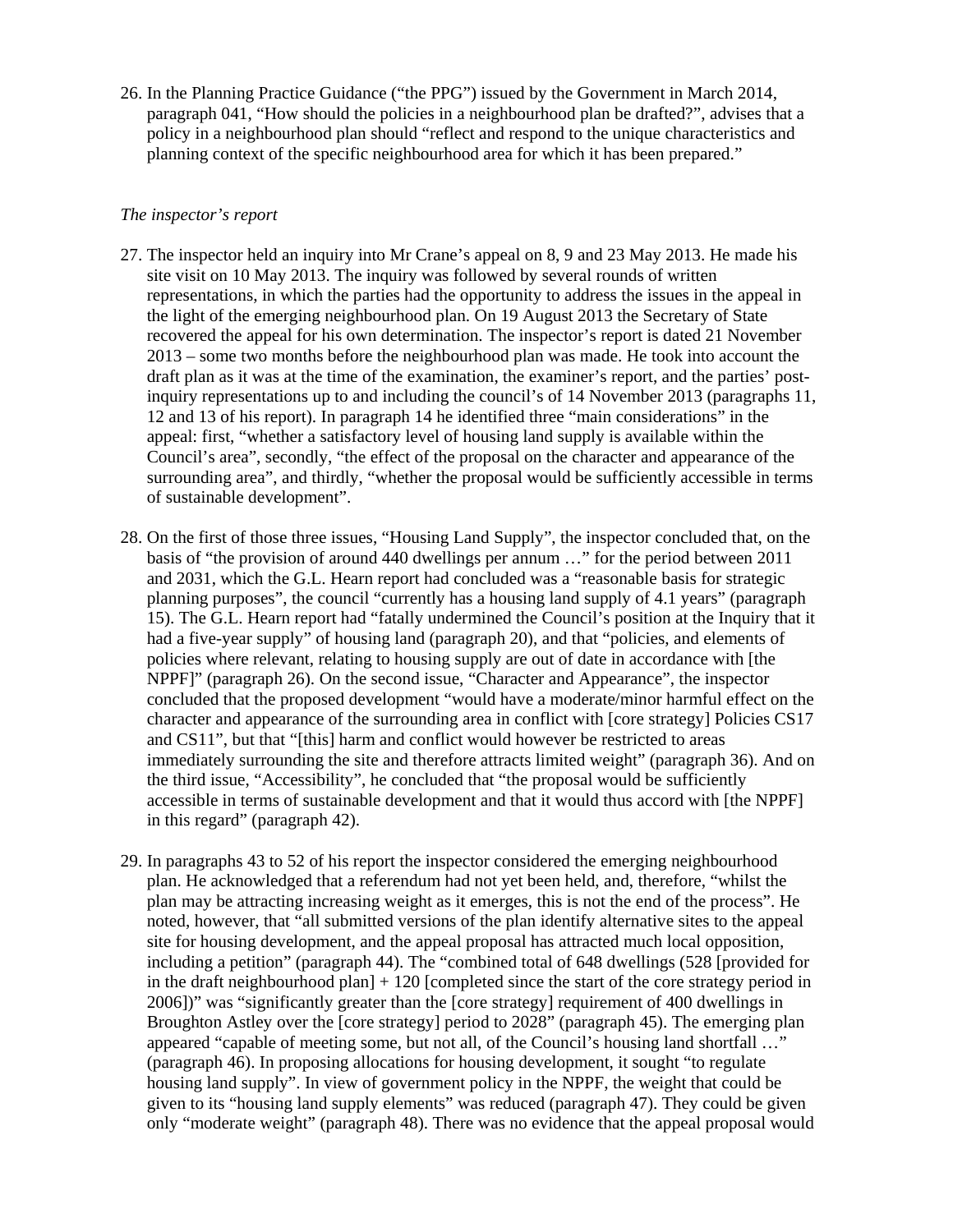prevent the progress of recently proposed development on the allocated sites. But it would "still assist in addressing the housing land supply shortfall in the district" (paragraph 50). The weight that could be given to the emerging plan in this case was "no more than moderate" (paragraph 51). Allowing the appeal "would undoubtedly have some demoralising effect in terms of the perceived value of neighbourhood planning in Broughton Astley". It "would not however render the neighbourhood planning process pointless, … but would simply restrict the housing land supply aspects of the neighbourhood plan in this particular case". This "adverse effect would therefore carry limited weight" (paragraph 52).

30. At the end of his report, in his "Summary of Conclusions and Planning Balance", the inspector said that the council's "unsatisfactory level of housing land supply renders the related [core strategy] policies out of date, and the appeal should therefore be considered in the context of the presumption in favour of sustainable development" (paragraph 78). The proposed development "would make an important contribution" to the supply of housing land, and this, in his view, attracted "significant weight" (paragraph 79). In paragraph 80 he said that the development's "moderately harmful effect" on "the character and appearance of areas immediately surrounding the site" attracted "limited weight … due to the absence of material harm to the surrounding area generally". He then said this:

"The conflict between the proposal and the emerging neighbourhood plan attracts moderate weight due to the points already identified. These adverse impacts however would not significantly and demonstrably outweigh the benefit to the housing land supply position. …"

The inspector's ultimate conclusion was that "the proposal would thus accord with the relevant up to date policies of the Development Plan and the Government's policies as set out in [the NPPF] as a whole" (paragraph 81). His recommendation was that the appeal be allowed and planning permission granted (paragraph 82).

### *The Secretary of State's decision letter*

- 31. In paragraph 3 of his decision letter the Secretary of State said that he disagreed with the inspector's recommendation and had decided to dismiss the appeal. He confirmed that he had taken into account the representations made following the inquiry, including those made after the inspector had produced his report (paragraphs 5 to 8). He acknowledged the requirement in section 38(6) of the 2004 Act that "proposals be determined in accordance with the development plan unless material considerations indicate otherwise". He noted that the development plan comprised the core strategy, the neighbourhood plan, and the remaining saved policies of the local plan adopted in 2001 (paragraph 9). He made it clear that among the material considerations he had taken into account were the NPPF and the PPG (paragraph 10).
- 32. In his conclusions on "Housing land supply" the Secretary of State said he agreed with the inspector that the council "does not have a 5 year housing land supply". He accepted, as had been submitted for Mr Crane, "that the need figure of 440 dwellings per annum in the 2013 Harborough Housing Requirements Study represents the most up-to-date evidence available and renders the regional strategy-based housing requirements in the Core Strategy out-of-date" (paragraph 12). He also agreed with Mr Crane and the council that "allocated sites 1A and 2 in Policy H1 of the Broughton Astley Neighbourhood Plan, for which there are Council resolutions to grant planning permission for about 500 dwellings, are not part of the housing land supply calculation as at September 2013 which is the most recent base date at which supply can be calculated". He shared the inspector's conclusion that the neighbourhood plan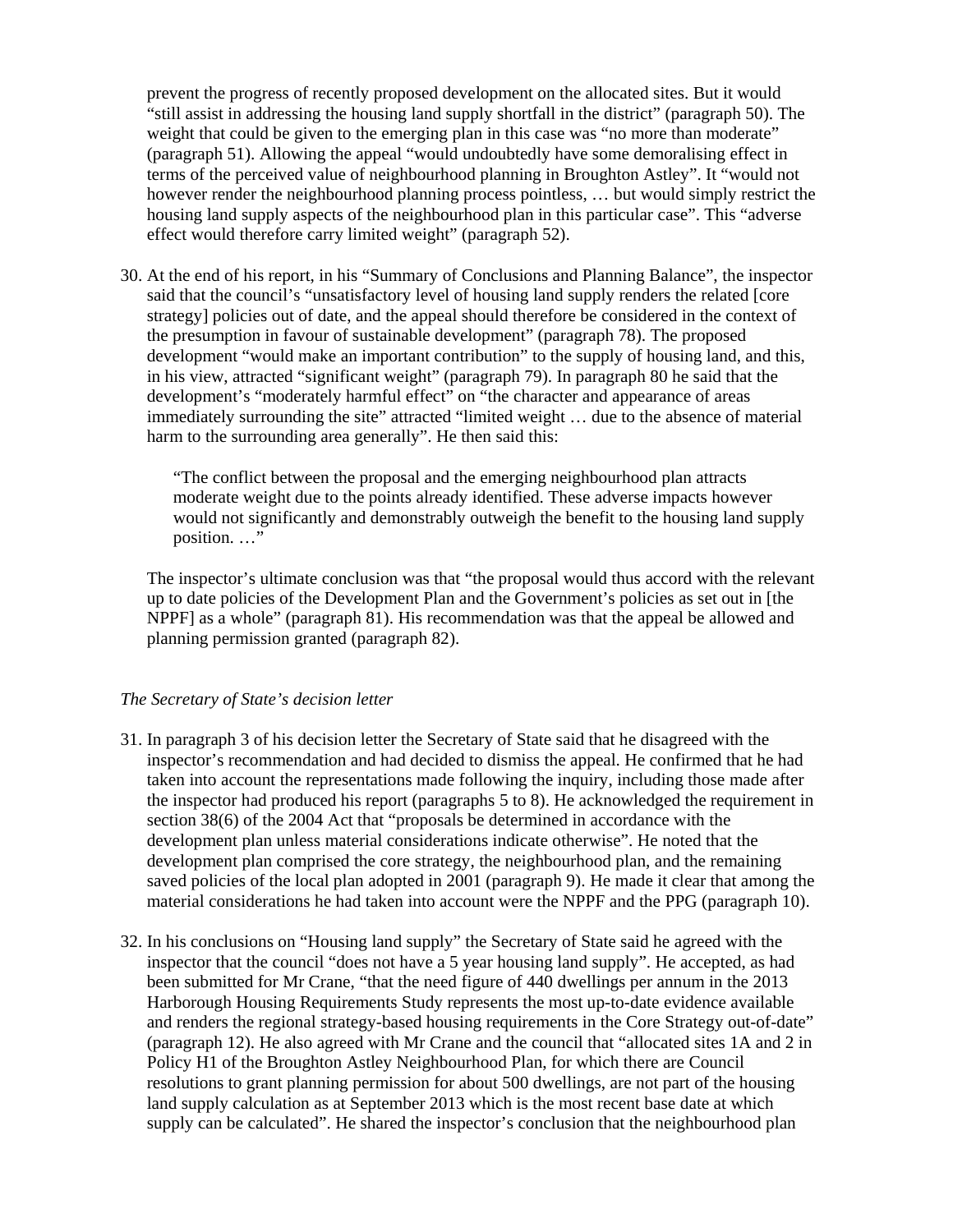was "capable of meeting some but not all of the … housing land shortfall" (paragraph 13). He went on to say this, in paragraph 14:

"Having regard to … paragraph 49 [of the NPPF], the Secretary of State agrees with the Inspector that the relevant development plan policies for the supply of housing are out of date (IR26). This includes the relevant policies in the Broughton Astley Neighbourhood Plan, notably Policy H1, even though that Plan was made very recently. The Secretary of State considers that the presumption at paragraph 14 of [the NPPF] applies to this appeal."

- 33. The Secretary of State agreed with the inspector that the proposed development "would have a moderate/minor harmful effect on the character and appearance of the surrounding area, in conflict with Core Strategy Policies CS17 and CS11", but that "this harm and conflict would be restricted to areas immediately surrounding the site and therefore attracts limited weight" (paragraph 15). He also agreed with the inspector that the proposed development "would be sufficiently accessible in terms of sustainable development and that it would thus accord with [the NPPF] in this regard". However, Site 1A and Site 2 in the neighbourhood plan, for which the council had now resolved to grant planning permission, were "at a broadly similar stage to the appeal site in terms of progression towards housing delivery". There was "no evidence that the appeal proposal would prevent development on the allocated sites from progressing and delivering the community infrastructure associated with them". However, those sites were "significantly better located than the appeal site in terms of walking distance to facilities at the village centre" (paragraph 16).
- 34. Under the heading "Neighbourhood Plan", in paragraphs 17, 18 and 19 of his decision letter, the Secretary of State stated these conclusions:

"17. Policy H1 in the Broughton Astley Neighbourhood Plan states that sites were allocated for development as a result of the public consultation and options appraisal process. These processes are fully documented in the Plan's published evidence base, referenced at appeal inquiry document HDC4. The documentation makes clear why some of the sites considered were allocated and why others were not allocated, including the appeal site which was considered to be relatively remote from the village centre. The Plan also includes Policy H3 which supports windfall development on small sites, but the Secretary of State considers that the appeal proposal for 111 dwellings is too large to accord with the scope of that policy. Accordingly, he considers that the proposal conflicts with the neighbourhood plan and therefore the development plan as a whole.

18. Policy [SD1] of the Neighbourhood Plan reflects the presumption in favour of sustainable development in [the NPPF]. In this appeal case he considers that the key issue in applying the presumption is whether any adverse impacts of the proposal would significantly and demonstrably outweigh the benefits, when assessed against the policies in [the NPPF] taken as a whole including its policies on neighbourhood planning as well as policy on housing supply.

19. The appeal proposal would assist in addressing the housing land supply shortfall (IR50) and the Secretary of State places substantial weight on this benefit. However, though he has had careful regard to the points the Inspector makes at IR43-49, he has also given consideration to the policies on neighbourhood planning at paragraphs 183-185 and 198 of [the NPPF]. Paragraph 198 is clear that, where a planning application conflicts with a neighbourhood plan that has been brought into force, planning permission should not normally be granted. In line with paragraph 184 of [the NPPF], the Broughton Astley Neighbourhood Plan does not undermine the strategic policies in the Local Plan (i.e. the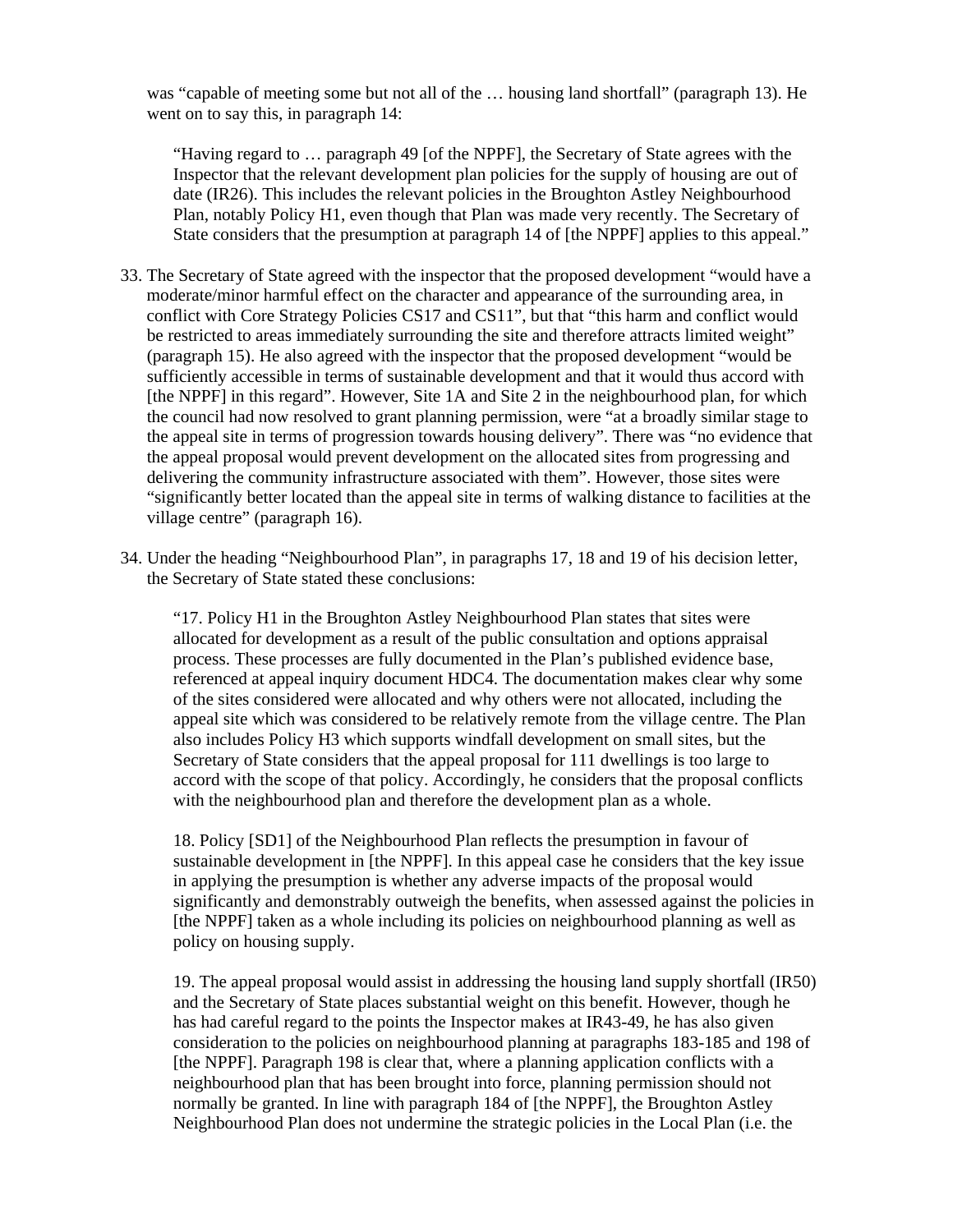2011 Harborough Core Strategy) nor provide for less development than is set out in that Plan. Paragraph 185 of [the NPPF] states that, outside the strategic elements of the Local Plan, neighbourhood plans will be able to shape and direct sustainable development. The Secretary of State regards this purpose as more than a statement of aspiration. He considers that neighbourhood plans, once made part of the development plan, should be upheld as an effective means to shape and direct development in the neighbourhood planning area in question, for example to ensure that the best located sites are developed. Consequently, in view of … paragraphs 198 and 185 [of the NPPF] the Secretary of State places very substantial negative weight on the conflict between the appeal proposal and the Neighbourhood Plan."

35. In paragraphs 23 to 26, under the heading "Overall balance and conclusion", the Secretary of State said:

 "23. The Secretary of State considers that the lack of a 5 year housing land supply and the contribution that the appeal proposal would make to increasing supply weighs substantively in favour of the appeal.

24. He considers that the harm and conflict with the Harborough Core Strategy in relation to landscape character and the appearance of the area are nowhere near sufficient to outweigh the benefits of the proposal in terms of housing supply.

25. However, in view of [the NPPF] policy that neighbourhood plans will be able to shape and direct sustainable development, he places very substantial negative weight on the conflict with the Neighbourhood Plan even though this is currently out of date in terms of housing land supply ahead of its review in 2018.

26. The Secretary of State considers that the adverse impacts of the appeal proposal, especially in terms of the conflict with the Broughton Astley Neighbourhood Plan, would significantly and demonstrably outweigh the benefits in terms of increasing housing supply. He therefore concludes that there are no material circumstances that indicate the proposal should be determined other than in accordance with the development plan."

#### *Issue (1) – conflict with the neighbourhood plan (grounds 1, 3 and 4)*

36. On behalf of Mr Crane, Mr Thomas Hill Q.C. submits that the Secretary of State erred in his interpretation of the neighbourhood plan and in applying its policies to Mr Crane's proposal. Although he referred to "conflict" with the neighbourhood plan (in paragraphs 17, 19 and 25 of his decision letter), he did not clearly identify what that conflict was, or how it arose. It could not arise from some consideration distinct from the plan itself, such as the general support for neighbourhood planning in the NPPF (see the judgment of Kenneth Parker J. in *Colman v Secretary of State for Communities and Local Government* [2013] EWHC 1138, at paragraph 23). Conflict with the neighbourhood plan was the only basis on which the Secretary of State rejected the inspector's recommendation to allow the appeal. His failure to identify any real conflict with it vitiates his decision. He evidently misunderstood the policies on which he relied, or misapplied them, thus failing to discharge his most basic duties as a decision-maker under section 70(2) of the 1990 Act and section 38(6) of the 2004 Act (ground 1 of the application). His finding of conflict with the neighbourhood plan in this case was irrational (ground 4). At the very least, in this crucial respect his decision letter falls short of the requirement for intelligible and adequate reasons, and the absence of such reasons has caused Mr Crane substantial prejudice (ground 3).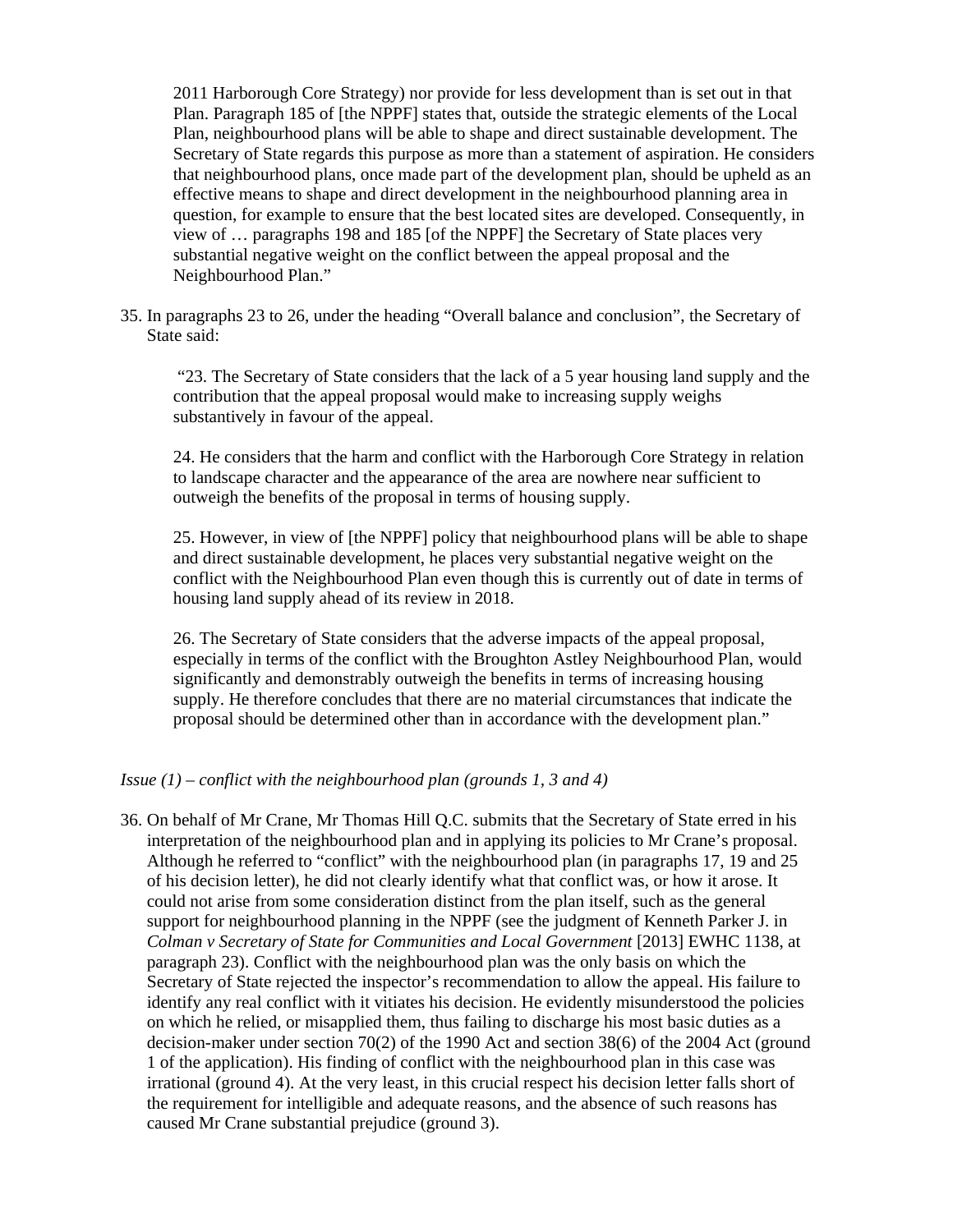37. The neighbourhood plan does not define a "settlement boundary" for Broughton Astley, as Policy CS2 of the core strategy envisaged. Nor does it contain any specific policy restricting the development of the appeal site. Policies EH1 and EH2 do not have that effect. So, submits Mr Hill, the Secretary of State could not rely on any conflict with a policy of restriction, and he did not. If he had understood policies H1, H3 and SD1 correctly, he could not have found any conflict with them. Policy H1 simply allocates sites for new housing development in Broughton Astley. It does not preclude development on other sites. The Secretary of State seems to have inferred from policy H1 that there is some "counterpart policy protection for unallocated land". That was not permissible. Policy H3, the policy for "windfall" development, is irrelevant to proposals such as Mr Crane's. It does not prevent housing development being approved on larger sites. Mr Crane's proposal could not properly be found to be in conflict with it. Policy SD1 simply demonstrates support for proposals in accordance with the policies in the neighbourhood plan. A proposal cannot be contrary to that policy unless it is contrary to some other policy of the plan, which Mr Crane's was not.

#### 38. I do not accept that argument.

- 39. In my view it cannot be suggested that the Secretary of State failed to understand his task under section 70(2) of the 1990 Act and section 38(6) of the 2004 Act (see the decision of the House of Lords in *City of Edinburgh Council v Secretary of State for Scotland* [1997] 1 W.L.R. 1447, in particular the speech of Lord Clyde at pp.1458 to 1460). Each part of his analysis of the main issues in the appeal contains a clear conclusion, in which the relevant provisions of the development plan are applied and other material considerations, including policy in the NPPF, are taken into account. His final conclusion, at the end of paragraph 26 – "that there are no material circumstances that indicate the proposal should be determined other than in accordance with the development plan" – shows beyond any doubt that he had consciously performed his duty under section 38(6), and that, in the exercise of his own planning judgment, he had come to a clear view on the fundamental question to which that duty gives rise. Whether he had done this lawfully is in dispute. But the conclusion itself, and the Secretary of State's route to it, are absolutely clear.
- 40. Nor can I accept that the Secretary of State misconstrued the neighbourhood plan, or any of its individual provisions. As is submitted by Ms Nathalie Lieven Q.C. for the Secretary of State, and by Mr Jack Smyth for the council, it is important to remember the basic principle, emphasized by Lord Reed in paragraph 19 of his judgment in *Tesco Stores Ltd. v Dundee City Council* [2012] P.T.S.R. 983, that policies in a development plan are not akin to the provisions of a statute or the terms of a contract, and are not to be interpreted as if they were. The court must construe the policies in question sensibly in their context, without resorting to what Lewison L.J. in his judgment in *R. (on the application of TW Logistics) v Tendring District Council* (2013) 2 P. & C.R. 9 (at paragraph 18) referred to as a "strained interpretation" of the relevant policies of the plan, or as he put it, giving one part of the plan "precedence over another" unless the plan says that one should. The plan must be read as a whole, with a focus on its relevant objectives and the policies which give effect to those objectives. One can use the explanation and justification provided in the supporting text as an aid to understanding what the policies themselves actually mean, if it is necessary to do so (see paragraphs 16 and 21 of the judgment of Richards L.J. in *R. (on the application of Cherkley Campaign Ltd.) v Mole Valley District Council* [2014] EWCA Civ 567, with which Underhill and Floyd L.JJ. agreed). When the right approach to construction is applied in this case, I can see no basis for the submission that the Secretary of State misinterpreted the neighbourhood plan as a whole, or any of the particular policies to which he referred.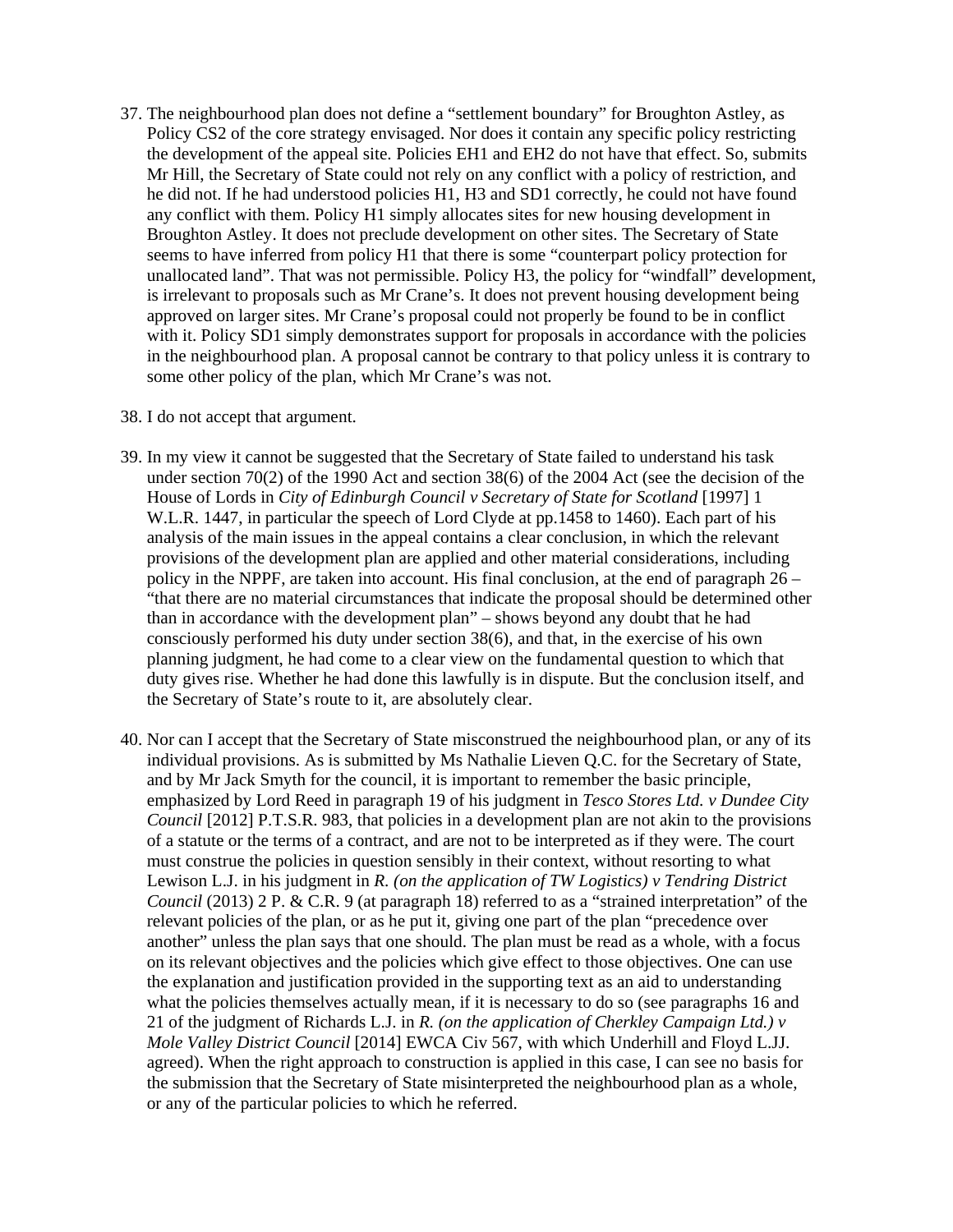- 41. To borrow words used by the Government in paragraph 183 of the NPPF, the neighbourhood plan embodies the "shared vision" of the community in Broughton Astley for their neighbourhood. It displays a comprehensive approach to planning at the neighbourhood level in the period from 2013 to 2028. It is the means by which the parish council has chosen – as paragraph 185 of the NPPF puts it – "to shape and direct sustainable development in [its] area" in that period. With this in mind, I think there are three points that can fairly be made about the relevant parts of the neighbourhood plan.
- 42. First, it is in my view clear from the passages I have quoted from sections 1, 2 and 3 of the plan that the allocations in policy H1 represent both the acceptable location and the acceptable level of new housing development in Broughton Astley in the plan period, albeit with the latitude for approving "windfall" development in policy H3. The allocations in policy H1 are explicitly the result of a process of selection, having emerged as the sites chosen for allocation in the light of public consultation and the evaluation of options (paragraph i of policy H1). They had been selected in preference to other available sites which developers and landowners – including Mr Crane – had suggested (paragraph 3.13). They are also explicitly the planned "maximum" provision of new housing, as one sees in the subsequent policies setting out the requirements for each of them. Apart from the possible bonus of modest "windfall" sites coming forward under policy H3, the 528 dwellings provided for in policy H1 are the entirety of the planned new housing, including the affordable housing required under policy H2. Phased development on the two large allocated sites is given first priority, the identified reserve site adding to the delivery of new housing on those two sites if need be. The supporting text – including paragraph 2.2, "The Core Objectives and Vision of the Neighbourhood Plan", and the "Justification" for policy  $H1$  – shows that the purpose underlying the allocations in that policy was to meet at least the minimum requirement for new housing in Broughton Astley set by the core strategy, without too much expansion into the "surrounding countryside". The allocations in the policy are clearly intended to strike the right balance. The parish council was seeking to achieve reasonable clarity and certainty as to where the new housing in Broughton Astley would go, and not to encourage developers to promote large proposals on unallocated sites. It achieved this without needing to define a settlement boundary, or "Limits to Development" of the kind contemplated by Policy CS2 of the core strategy.
- 43. Secondly, it is in my view significant that housing development on sites other than the allocations in policy H1 is deliberately provided for in the way that it is in policy H3. Apart from "windfall" proposals coming forward under that policy, the plan does not provide for, or envisage, any housing development in excess of the 528 dwellings on the sites allocated under policy H1. Policy H3 goes no further than to allow for development "on sites of less than 5 dwellings on previously developed land". If the intention had been to accept the development of housing on larger, unallocated sites, a policy drafted in this way would not have been included in the plan.
- 44. Thirdly, in deciding which sites should be allocated for housing and which should not, the parish council considered the sustainability of the new housing it was planning. This can be seen in the policies specifying the particular requirements for the allocated housing sites. It can be seen in the policies relating to other allocations. And it can also be seen in the overarching policy for sustainable development – policy SD1. The plan is composed of policies, both specific and general, which connect to each other and form a coherent whole. The effect is to create a full picture of the development and infrastructure for which the parish council has planned.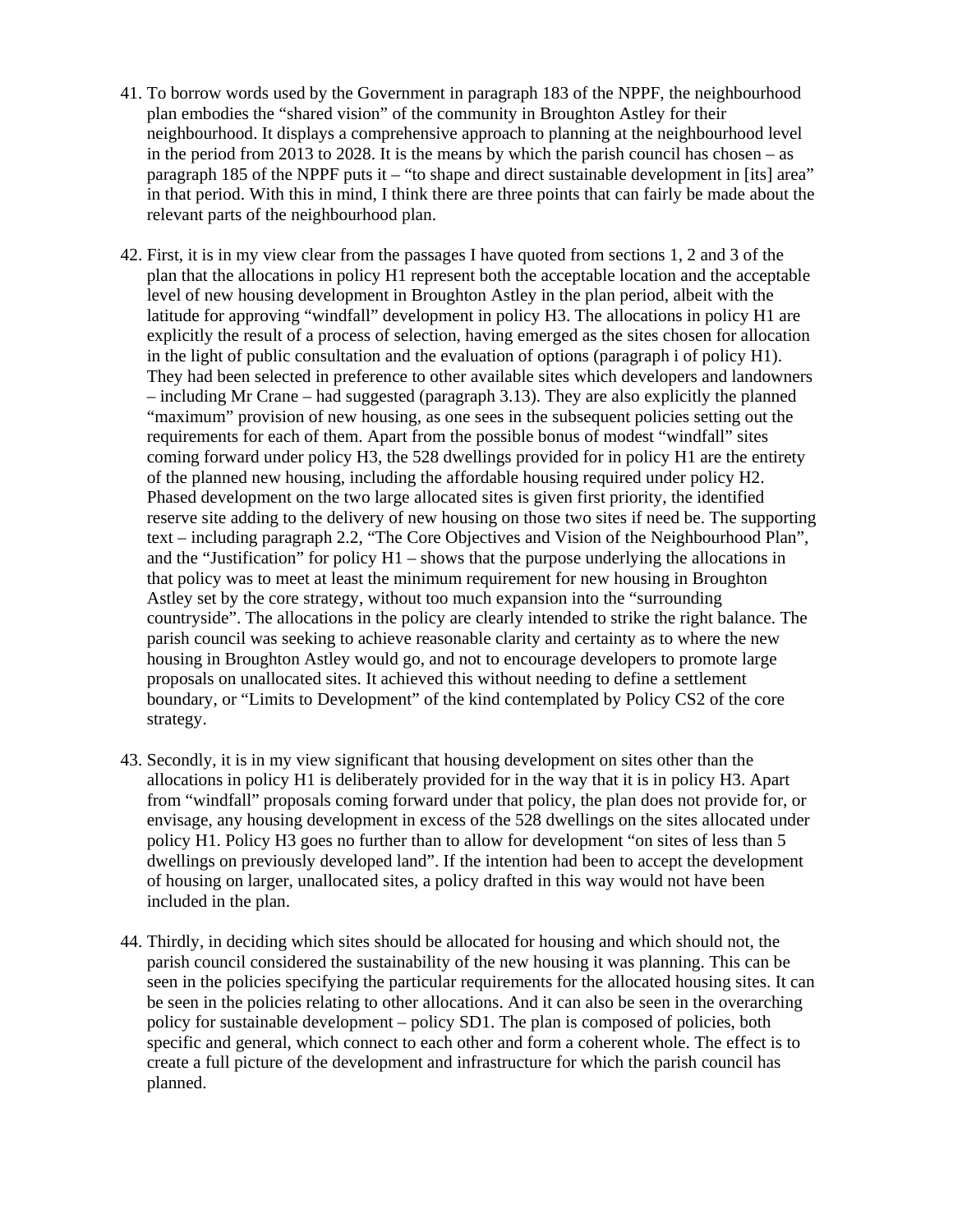- 45. All of this, in my view, is abundantly clear from the policies and text of the neighbourhood plan itself, without having to turn to the "Evidence Base". The plan itself is entirely unambiguous. Whether one could have used the "Evidence Base" as an aid to understanding the plan is not, therefore, a question I have to consider. In fact, I do not think it would have been wrong to do that, because the "Evidence Base" is not merely referred to in the plan but also appended to it, and thus incorporated into it. But if I had relied on the "Evidence Base" in construing the plan, it would only have reinforced the interpretation I favour. It confirms that in choosing sites to allocate for housing – as well as for other forms of development – the parish council considered a number of sites put forward by those who made representations, including Mr Crane.
- 46. It follows from my understanding of the relevant provisions of the neighbourhood plan that a proposal for housing on a site other than those allocated in policy H1 will only accord with the plan if it finds support in policy H3 as a "windfall" proposal, and is consistent with other relevant policies. Larger proposals for housing on unallocated sites will not accord with the plan. They will be contrary to its strategy for housing development in policies H1 and H3. They will therefore be in conflict both with the neighbourhood plan itself and with the development plan as a whole.
- 47. I reject the notion that the plan, properly construed, allows for development such as Mr Crane's so long as it does not conflict with specific policies for the protection of the environment, such as policies EH1 and EH2, and would not frustrate or delay development on any of the sites allocated in policy H1. That is not what the plan says, and not what it means. As Ms Lieven and Mr Smyth submit, such an interpretation could not be squared with the plan's obvious purpose in providing for sustainable development in Broughton Astley. It would undo the balance that was struck when the plan was prepared – the balance between the aim of allocating sites for additional housing to satisfy the core strategy's minimum requirement, the aim of avoiding excessive expansion into the countryside, and other relevant goals. It would negate the strategy which the parish council conceived.
- 48. As Ms Lieven points out, Mr Hill's argument cannot be reconciled with the true purpose and effect of the allocations in policy H1. If the interpretation of the plan urged on me by Mr Hill were right, there would have been no point in the parish council going through the exercise of selecting the sites it allocated for housing development and formulating the policies and text which support those allocations. That, I think, is beyond any sensible dispute.
- 49. I am therefore in no doubt that the Secretary of State's understanding of the neighbourhood plan, which Ms Lieven and Mr Smyth defend, was correct. When one construes the relevant policies of the plan "objectively in accordance with the language used, read … in [their] proper context", as Lord Reed enjoined in paragraph 18 of his judgment in *Tesco v Dundee City Council*, I do not think any other interpretation is possible. The construction for which Mr Hill contends is, in my view, clearly wrong.
- 50. Did the Secretary of State misunderstand the neighbourhood plan and its relevant policies? The answer, in my view, is "No".
- 51. The inspector and the Secretary of State both concluded that Mr Crane's proposal was in conflict with the neighbourhood plan: the inspector in paragraph 80 of his report, the Secretary of State in paragraphs 17, 19 and 26 of his decision letter. The inspector's finding of conflict was with the examination draft of the plan, but that draft was not materially different from the plan once it had been made and become part of the development plan. The Secretary of State's finding of conflict "with the neighbourhood plan, and therefore the development plan as a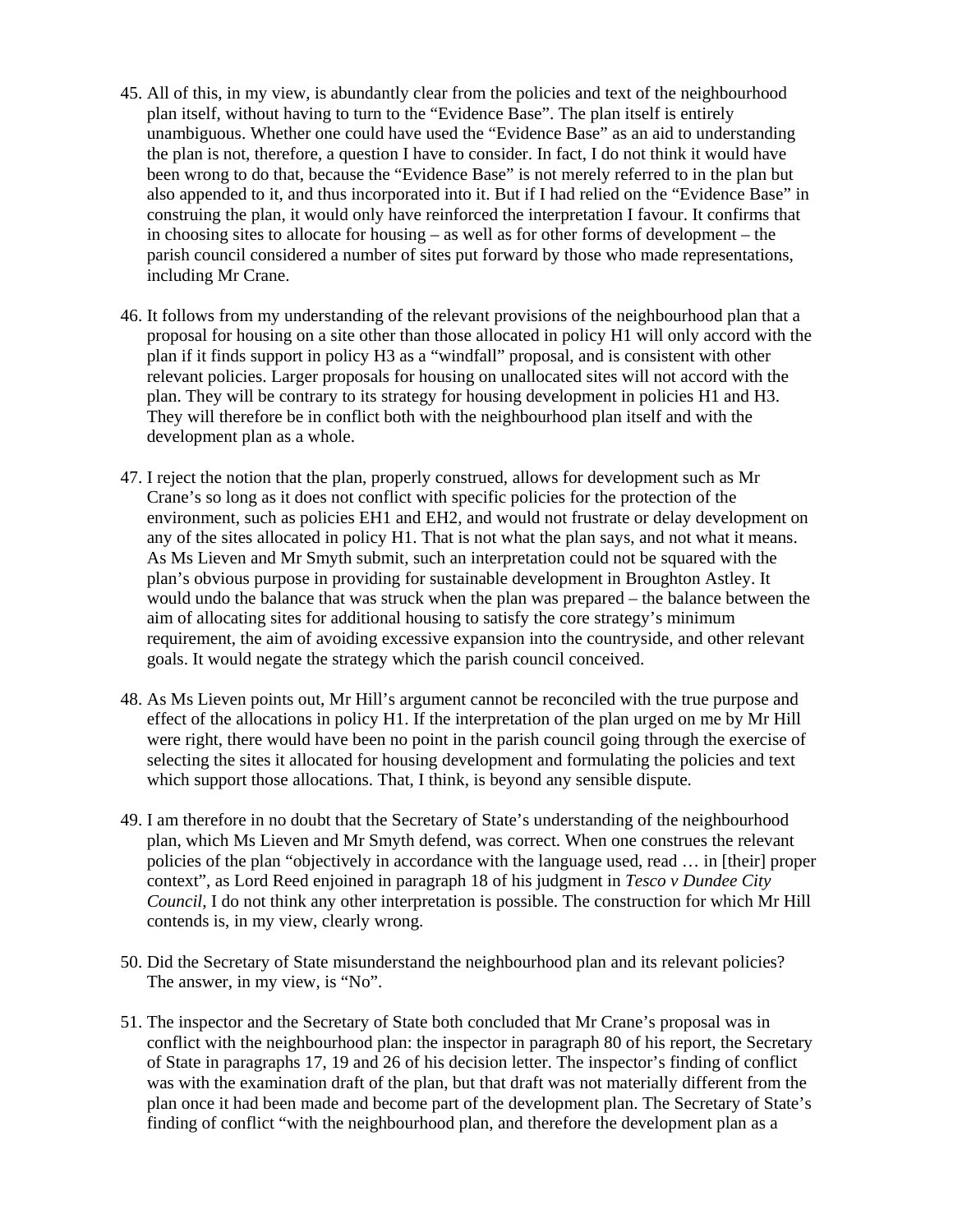whole", at the end of paragraph 17 of his decision letter, is clearly stated. And it is very obviously based on his conclusion that the appeal proposal did not accord with the strategy for housing development in the neighbourhood plan, encapsulated in policies H1 and H3. This is the "conflict between the appeal proposal and the Neighbourhood Plan" to which the Secretary of State referred in the last sentence of paragraph 19, and the "conflict with the Broughton Astley Neighbourhood Plan" to which he referred in paragraph 26. I reject Mr Hill's suggestion that any of this is unclear. It is not. The conflict with development plan policy is identified as distinctly as one could wish.

- 52. The Secretary of State clearly understood not only what policies H1 and H3 say, which is not difficult, but also how they had emerged and what their purpose is. He referred, in paragraph 17, to "the public consultation and options appraisal process" mentioned in policy H1, and to the rejection of the appeal site as an option for allocation because it was "considered to be relatively remote from the village centre". This does not betray a misunderstanding of policy H1. It shows a sound grasp of the policy, the process behind it, and its purpose. The appeal site was not allocated for development in that policy, and the proposal did not accord with it. This was not merely a matter of interpretation; it was a matter of fact. The Secretary of State also considered the proposed development of 111 dwellings "too large to accord with the scope" of policy H3. This too was right, again not merely as a matter of interpretation but as a matter of fact. In my view, therefore, paragraph 17 of the decision letter shows the Secretary of State's understanding of these two policies was right.
- 53. Did the Secretary of State, having understood the policies correctly, fail to apply them lawfully? Again, the answer is clearly "No". The conclusion at the end of paragraph 17 that Mr Crane's proposal "conflicts with the neighbourhood plan and therefore the development plan as a whole" follows inevitably from a proper understanding of policies H1 and H3. Because the appeal site was not allocated in policy H1 and the appeal scheme was not a "windfall" proposal within policy H3, the proposed development was in conflict with the neighbourhood plan. The proposal did not have to be in breach of any other policy of the neighbourhood plan to be in conflict with it, and with the development plan as a whole. The proposal was in conflict "with the neighbourhood plan" because it did not comply with the plan's strategy for housing development in policies H1 and H3. All of this is straightforward. The Secretary of State's application of the relevant policies of the neighbourhood plan was legally impeccable, his conclusion inevitable. This is one of those cases in which the court can say that the decision-maker's conclusion applying relevant development plan policy was not only reasonable but also plainly right.
- 54. There is nothing obscure about the Secretary of State's reasons. They sufficiently explain both his interpretation and his application of the relevant policies. They comfortably meet the standard required (see the speech of Lord Brown of Eaton-under-Heywood in *South Bucks District Council v Porter (No.2)* [2004] 1 W.L.R. 1953, at p.1964B-G).
- 55. I therefore reject Mr Hill's submission that in finding Mr Crane's proposal to be in conflict with the development plan the Secretary of State failed to fulfil his duties under section 70(2) of the 1990 Act and section 38(6) of the 2004 Act. He interpreted relevant development plan policy correctly, applied it properly, and gave adequate and intelligible reasons for his conclusions. Whether he fell into error in his treatment of other material considerations – in particular, relevant government policy in the NPPF – is a question which arises in the next issue.
- 56. This part of Mr Crane's challenge therefore fails.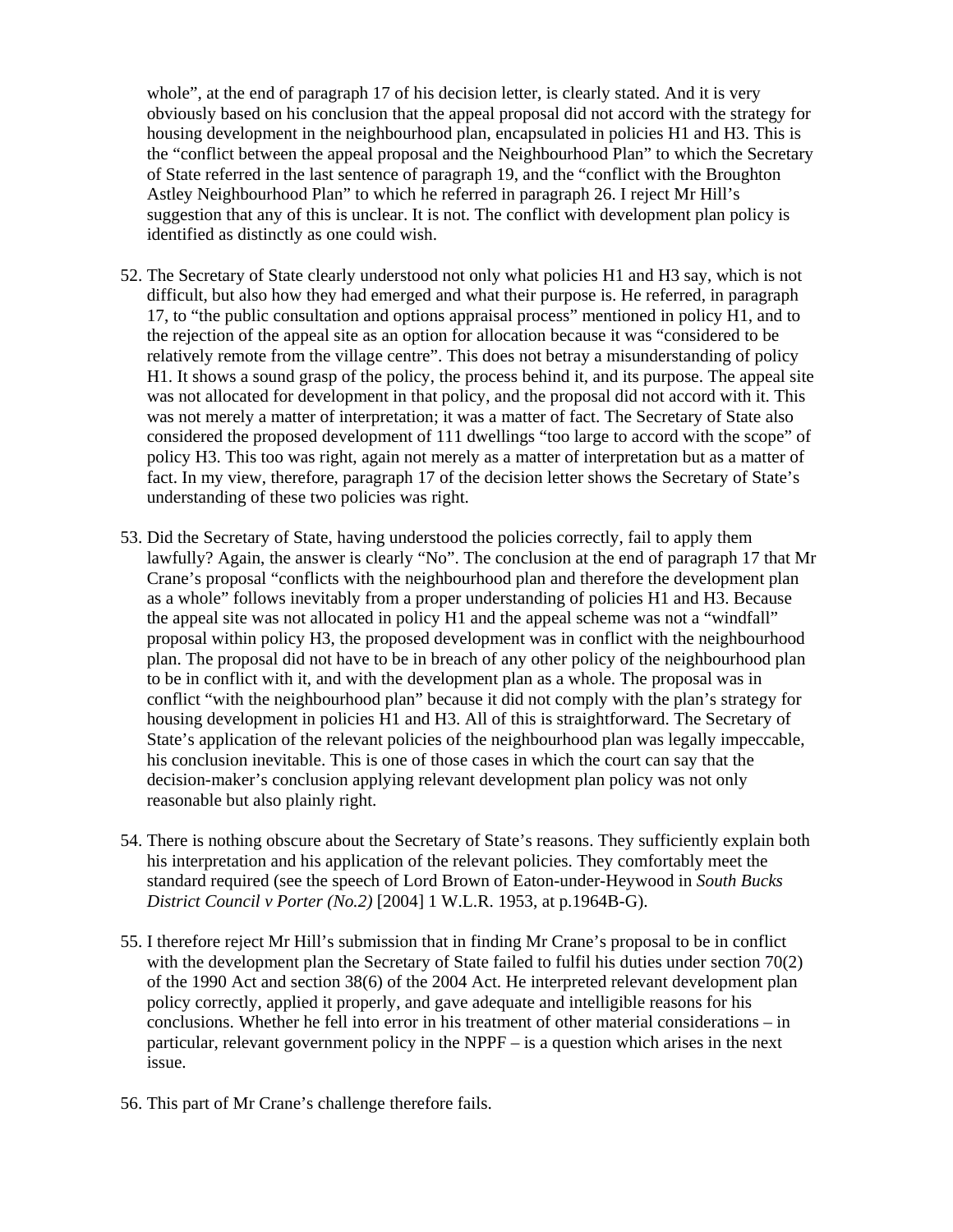#### *Issue (2) – government policy in the NPPF (grounds 2, 3 and 4)*

- 57. As Mr Hill acknowledges, this issue arises only if his argument on the previous issue is unsound. The assumption here is that the Secretary of State properly identified and explained the conflict between the proposed development and the neighbourhood plan – which I have held he did. On that assumption Mr Hill submits that the Secretary of State misunderstood and misapplied government policy in the NPPF. This is, he says, a "quintessential paragraph 49 case". In such a case, once the decision-maker has found the "policies for the supply of housing" out of date, paragraph 14 of the NPPF requires him to consider whether the development would have "adverse impacts" that "significantly and demonstrably outweigh the benefits, when assessed against the policies in [the NPPF] taken as a whole", or "specific policies in [the NPPF] indicate development should be restricted". The premise here, says Mr Hill, is that the development plan has already been considered, and that the balancing exercise at this stage is confined to the policies of the NPPF itself. Having reduced the weight to be given to the development plan by concluding, in answer to the first question, that the plan is "out-of-date", the decision-maker cannot then, in answer to the second question, dramatically increase its weight to a level that is – as Mr Hill put it in paragraph 72 of his skeleton argument – "overriding". Yet this is what the Secretary of State did here.
- 58. The Secretary of State's answer to the first question is in paragraph 14 of his decision letter: the policies for the supply of housing in the development plan, including "the relevant policies" in the neighbourhood plan, "notably Policy H1", were "out of date". As the court has held, out of date policies of this kind are likely to command little weight (see, for example, the judgment of Males J. in *Tewkesbury Borough Council v Secretary of State for Communities and Local Government* [2013] EWHC 286 (Admin), at paragraphs 13 and 20, and observations made by the court in several other cases – *William Davis Ltd. v Secretary of State for Communities and Local Government* [2013] EWHC 3058 (Admin) (at paragraph 33), *Cotswold District Council v Secretary of State for Communities and Local Government* [2013] EWHC 3719 (Admin) (at paragraph 72), *South Northamptonshire Council v Secretary of State for Communities and Local Government* [2014] EWHC 573 (Admin) (at paragraphs 38 to 47), and *Grand Union Investments Ltd. v Dacorum Borough Council* [2014] EWHC 1894 (Admin) (at paragraph 78)). The inspector thought that only "moderate weight" could be given to "the housing land supply elements" of the emerging neighbourhood plan (paragraph 48 of his report). The Secretary of State gave "very substantial negative weight" to the conflict he found with the neighbourhood plan (paragraph 19 of the decision letter). This, submits Mr Hill, is impossible to reconcile with the Secretary of State's earlier conclusion that the neighbourhood plan was "out-of-date". It nullified the presumption in paragraph 14 of the NPPF. It was an irrational departure from government policy.
- 59. Mr Hill argues that the Secretary of State misinterpreted and misapplied policy in paragraphs 185 and 198 of the NPPF. He misdirected himself in three ways: first, in concluding that conflict with an "out-of-date" neighbourhood plan is capable of attracting the normal presumption against approving development in conflict with the neighbourhood plan, in paragraph 198 of the NPPF; secondly, in concluding that such conflict could be regarded as one of the "adverse impacts" contemplated in paragraph 14 of the NPPF; and thirdly, in concluding that such conflict could be given "very substantial negative weight", capable of overriding the "substantial weight" he gave to the benefit of the additional housing proposed – a conclusion contrary to the clear purpose of paragraph 49 of the NPPF. The presumption in paragraph 198 does not override the policy in paragraph 49. Even if the neighbourhood plan sought to "shape and direct sustainable development" away from unallocated sites such as the appeal site, it was nonetheless "out-of-date" because of the absence of a five-year supply of housing land. In the circumstances the Secretary of State could not properly give any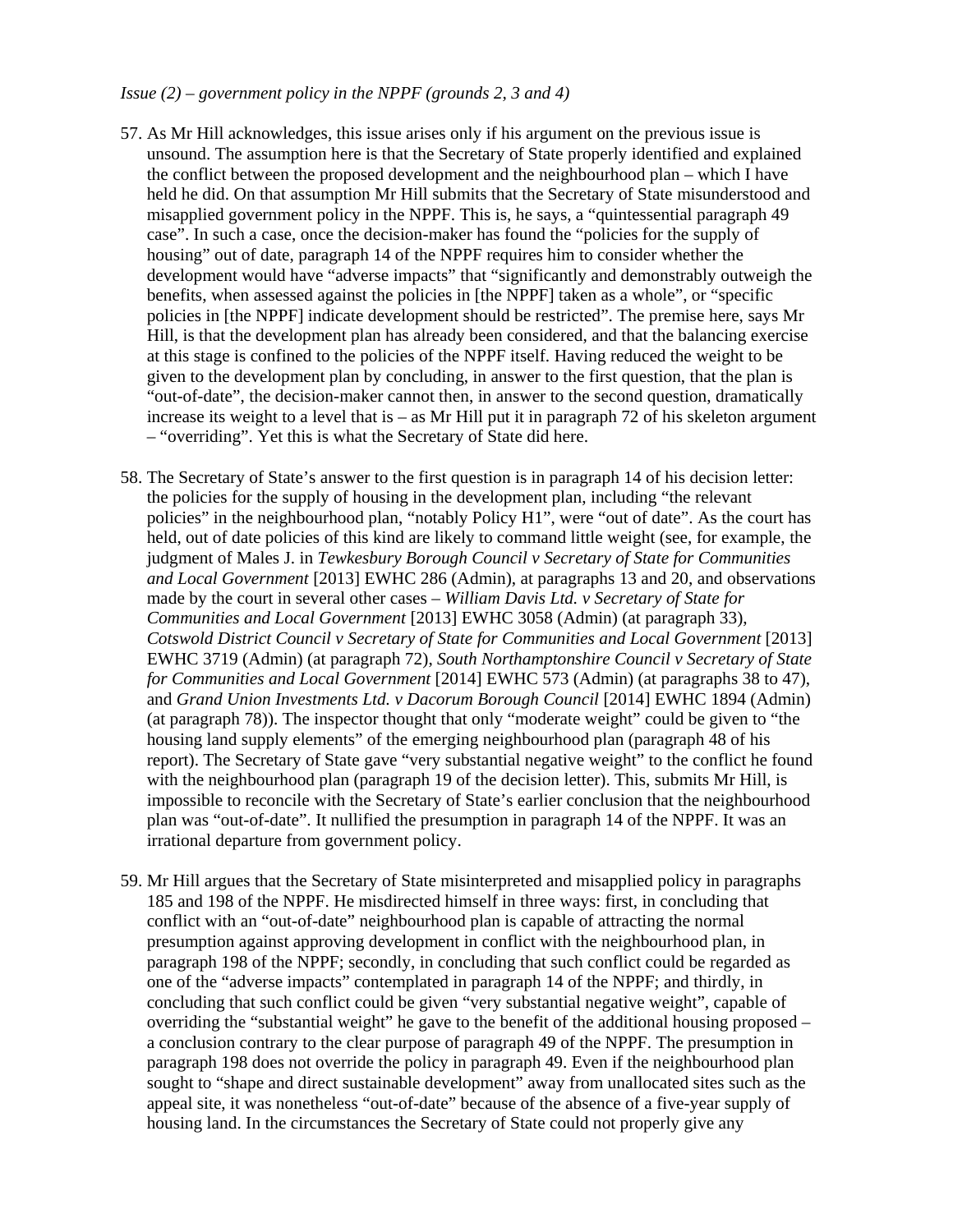significant weight to the fact that the appeal site had not been selected as one of the "best located sites" in the plan area – a submission strengthened, says Mr Hill, by the Secretary of State's conclusions that the appeal site was "sufficiently accessible in terms of sustainable development", and that the effects of the proposed development on "landscape character and the appearance of the area" were "nowhere near sufficient to outweigh the benefits of the proposal in terms of housing supply".

- 60. Once again, therefore, Mr Hill submits that the Secretary of State's decision is flawed by his failure to understand relevant policy correctly and to apply it lawfully (ground 2), by irrationality in his conclusions (ground 4), and, in any event, by a lack of adequate and intelligible reasons (ground 3).
- 61. I do not think those submissions are tenable. In my view they are cogently answered by Ms Lieven and Mr Smyth, who argue that the Secretary of State understood NPPF policy correctly and applied it lawfully, and that he was entitled to give the relevant considerations the weight he did.
- 62. Under section 70(2) of the 1990 Act and section 38(6) of the 2004 Act, government policy in the NPPF is a material consideration external to the development plan (see paragraph 23 of Kenneth Parker J.'s judgment in *Colman*)*.* Policy in the NPPF, including the "presumption in favour of sustainable development" in paragraph 14, does not modify the statutory framework for the making of decisions on applications for planning permission. It operates within that framework – as the NPPF itself acknowledges in paragraph 12. It is for the decision-maker to decide what weight should be given to NPPF policy in so far as it is relevant to the proposal. Because this is government policy it is likely always to command significant weight. But the court will not intervene unless the weight given to it by the decision-maker can be said to be unreasonable in the *Wednesbury* sense (see paragraph 46 of my judgment in *Bloor Homes East Midlands Ltd. v Secretary of State for Communities and Local Government* [2014] EWHC 754 (Admin)).
- 63. Once the Secretary of State had found Mr Crane's proposal to be in conflict with the development plan – as I have held he correctly did – he had to consider whether, in the light of the other material considerations in the case, he should nevertheless grant planning permission. That involved, for him, a classic exercise in planning judgment. His task was to weigh the considerations arising in the application of relevant policy in the NPPF, and any other material considerations beyond those arising from the development plan, against the statutory presumption in favour of the development plan enshrined in section 38(6) of the 2004 Act. Indeed, that is just what the NPPF itself envisages, in paragraphs 12 and 196.
- 64. In my view the Secretary of State did exactly what he had to do, in a legally unassailable way.
- 65. The NPPF creates a simple sequence of steps for the decision-maker in a case such as this. The first step, under paragraph 49 of the NPPF, is to consider whether relevant "policies for the supply of housing" are out of date because "the local planning authority cannot demonstrate a five-year supply of deliverable housing sites". If that is so, the "presumption in favour of sustainable development" in paragraph 14 of the NPPF will be engaged. The second step will be to consider whether planning permission should be withheld for either of the two possible reasons given in paragraph 14. I see nothing in the Secretary of State's decision letter to suggest that he misunderstood this approach.
- 66. It is not suggested, nor could it be, that the Secretary of State neglected or misunderstood the imperative in paragraph 47 of the NPPF "to boost significantly the supply of housing" (see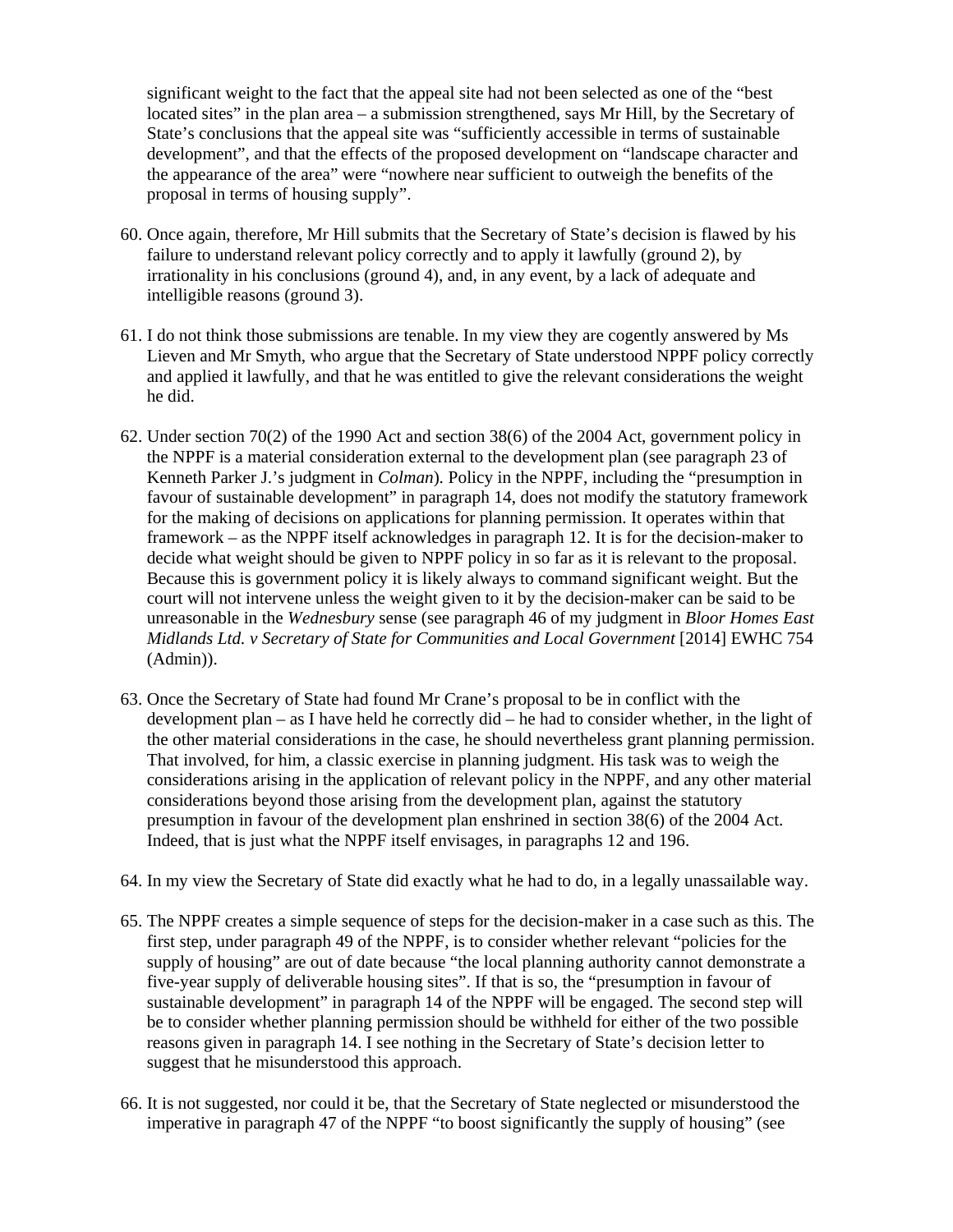*City and District Council of St Albans v Hunston and Secretary of State for Communities and Local Government* [2013] EWCA Civ 1610, and *Gallagher Homes v Solihull Metropolitan Borough Council* [2014] EWCA Civ 1610), or that he failed to identify the "[relevant] policies for the supply of housing" within the meaning of paragraph 49 (see the judgment of Ouseley J. in *South Northamptonshire Council*, at paragraphs 45 to 48). Like the inspector, he found that the council could not show a five-year supply of housing land (paragraph 12 of the decision letter). Applying the policy in paragraph 49 of the NPPF, he concluded that the development plan policies for the supply of housing, including those in the neighbourhood plan, were out of date, and that the presumption in paragraph 14 of the NPPF therefore applied (paragraph 14). But in his view that presumption was outweighed, for the first of the two alternative reasons identified in paragraph 14 – because "the adverse impacts of the appeal proposal, especially in terms of the conflict with the Broughton Astley Neighbourhood Plan, would significantly and demonstrably outweigh the benefits in terms of increasing housing supply" (paragraph 26).

- 67. That was a conclusion unmistakeably expressed in the language of paragraph 14 of the NPPF. It reflected the "key issue" which the Secretary of State saw in applying the presumption in favour of sustainable development in the NPPF – a presumption replicated in policy SD1 of the neighbourhood plan – namely "whether any adverse impacts of the proposal would significantly and demonstrably outweigh the benefits, when assessed against the policies in [the NPPF] taken as a whole including its policies on neighbourhood planning as well as policy on housing supply" (paragraph 18 of the decision letter). The "adverse impacts" here included conflicts with the development plan, especially the conflict with the neighbourhood plan (paragraphs 24, 25 and 26). The "benefits" were "the benefits in terms of increasing housing supply" (paragraph 26). The outcome of the balance between "adverse impacts" and "benefits" in the application of NPPF policy was brought into the last stage of the Secretary of State's conclusions. That last stage, in which the Secretary of State answered the question implicit in section 38(6) of the 2004 Act, was his conclusion that there were no material considerations – he said "circumstances" – indicating a decision other than in accordance with the development plan (ibid.).
- 68. Mr Hill does not question the route by which the Secretary of State reached paragraph 14 of the NPPF. The attack goes to the Secretary of State's application of the "presumption in favour of sustainable development", and in particular his conclusion, in the light of government policy in paragraphs 185 and 198 of the NPPF, that "very substantial negative weight" should be attached to the conflict between the proposal and the neighbourhood plan, sufficient to outweigh the benefit of the additional housing proposed – despite the policy in paragraphs 47 and 49.
- 69. I do not see any force in Mr Hill's argument. In my view the Secretary of State understood the policy in paragraph 14 of the NPPF correctly, and applied it lawfully.
- 70. As I have said, the NPPF does not displace the "presumption in favour of the development plan", as Lord Hope of Craighead described it in *City of Edinburgh Council* (at p.1450F-G). And this case is not one of those in which there is another statutory presumption in play – such as *Barnwell Manor Wind Energy Ltd. v Secretary of State for Communities and Local Government* [2014] EWCA Civ 137, where the decision-maker was under a statutory obligation requiring a particular material consideration to be given "considerable importance and weight" (see paragraphs 22 to 29 of Sullivan L.J.'s judgment in that case). There are passages in the NPPF which refer to the weight to be given to particular considerations where they are relevant to a decision on an application for planning permission: for example, the references to "great weight" in the policies for development in National Parks, the Broads and Areas of Outstanding Natural Beauty (in paragraph 115) and for development affecting "the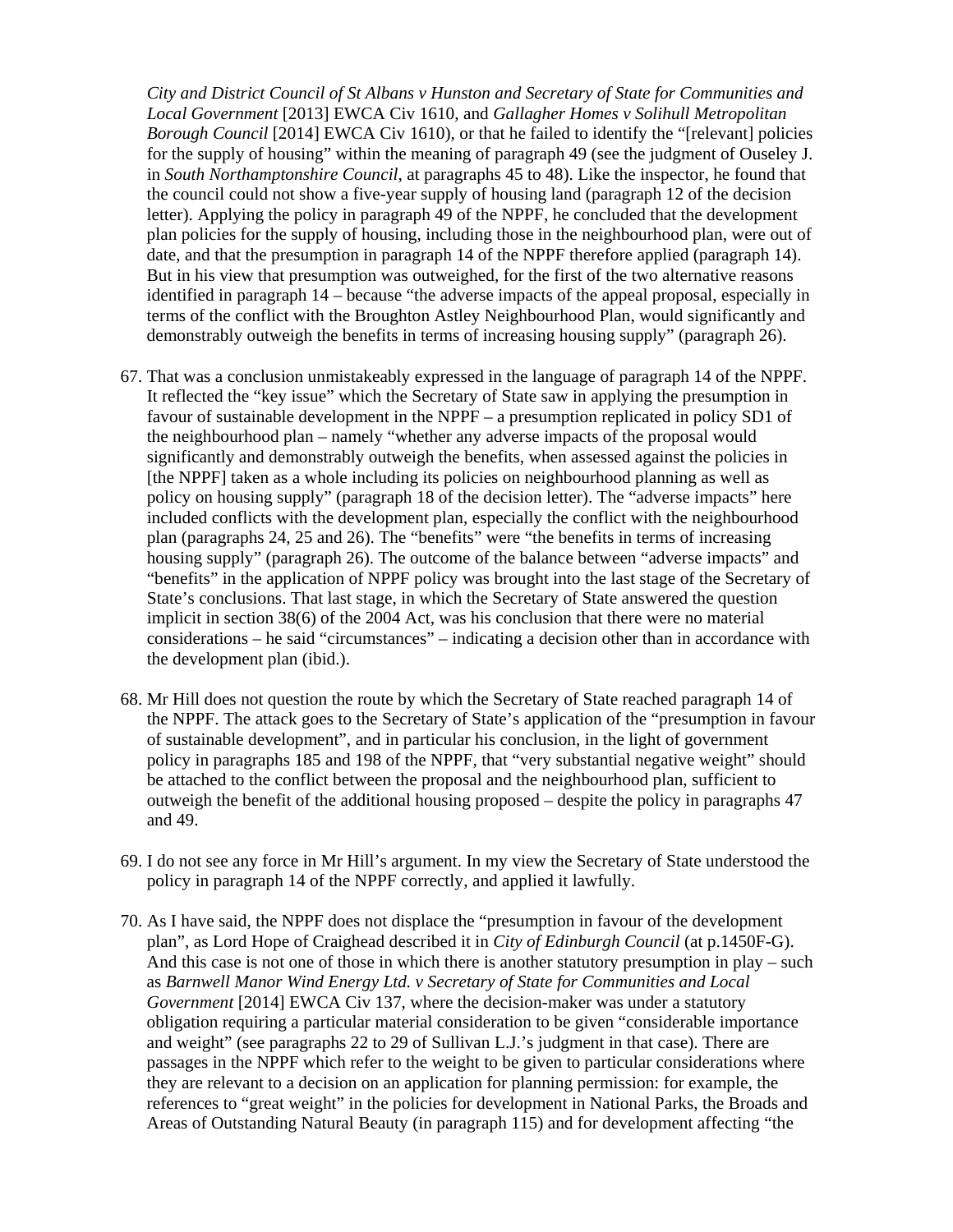significance of a designated heritage asset" (in paragraph 132). But the parts of the NPPF which I am considering here do not do that. The decision-maker is left to judge, in the particular circumstances of the case before him, how much weight should be given to conflict with a plan whose policies for the supply of housing are out of date. This is not a matter of law; it is a matter of planning judgment.

- 71. As Ms Lieven and Mr Smyth submit, neither paragraph 49 of the NPPF nor paragraph 14 prescribes the weight to be given to policies in a plan which are out of date. Neither of those paragraphs of the NPPF says that a development plan whose policies for the supply of housing are out of date should be given no weight, or minimal weight, or, indeed, any specific amount of weight. One can of course infer from paragraph 49 of the NPPF that in the Government's view the weight to be given to out of date policies "for the supply of housing" will normally be less, often considerably less, than the weight due to policies which provide fully for the requisite supply. As I have said, Mr Hill points, for example, to an expression used by Males J. in paragraph 20 of his judgment in *Tewkesbury Borough Council* – "little weight" – when referring to "relevant policies" that are "out of date". In *Grand Union Investments Ltd.* (at paragraph 78) I endorsed a concession made by counsel for the defendant local planning authority that the weight to be given to the "policies for housing development" in its core strategy would, in the circumstances of that case, be "greatly reduced" by the absence of a five-year supply of housing land. However, the weight to be given to such policies is not dictated by government policy in the NPPF. Nor is it, or could it be, fixed in the case law of the Planning Court. It will vary according to the circumstances, including, for example, the extent to which the policies actually fall short of providing for the required five-year supply, and the prospect of development soon coming forward to make up the shortfall.
- 72. But in any event, however much weight the decision-maker gives to housing land supply policies that are out of date, the question he has to ask himself under paragraph 14 of the NPPF is whether, in the particular circumstances of the case before him, the harm associated with the development proposed "significantly and demonstrably" outweighs its benefit, or that there are specific policies in the NPPF which indicate that development should be restricted. That is the critical question. The presumption in favour of the grant of planning permission in paragraph 14 is not irrebuttable. And the absence of a five-year supply of housing land will not necessarily be conclusive in favour of the grant of planning permission. In this case it was not.
- 73. The reference in paragraph 14 of the NPPF to its policies being "taken as a whole" is important. It indicates that the decision-maker is required, when applying the presumption in favour of "sustainable development", to consider every relevant policy in the NPPF. As paragraph 6 of the NPPF says, the policies in paragraphs 18 to 219, "taken as a whole", constitute the Government's view of what "sustainable development" means in practice for the planning system. Those 202 paragraphs include the policy on neighbourhood plans in paragraphs 183 to 185, and the policy on determining applications where there is conflict with an extant neighbourhood plan, in paragraph 198. There is no justification for excluding those four paragraphs from the ambit of potentially relevant policy on "sustainable development" in the NPPF. In this case they clearly were relevant.
- 74. I do not accept the proposition that, in a case where relevant policies for the supply of housing are out of date, the weighing of "any adverse impacts" against "the benefits" under paragraph 14 should proceed – as Mr Hill put it in paragraph 71 of his skeleton argument – "on the basis that the development plan components have been assessed, put to one side, and the balancing act takes place purely within the text of [the NPPF] as a whole". Paragraph 14 of the NPPF does not say that where "relevant policies" in the development plan are out of date, the plan must therefore be ignored. It does not prevent a decision-maker from giving as much weight as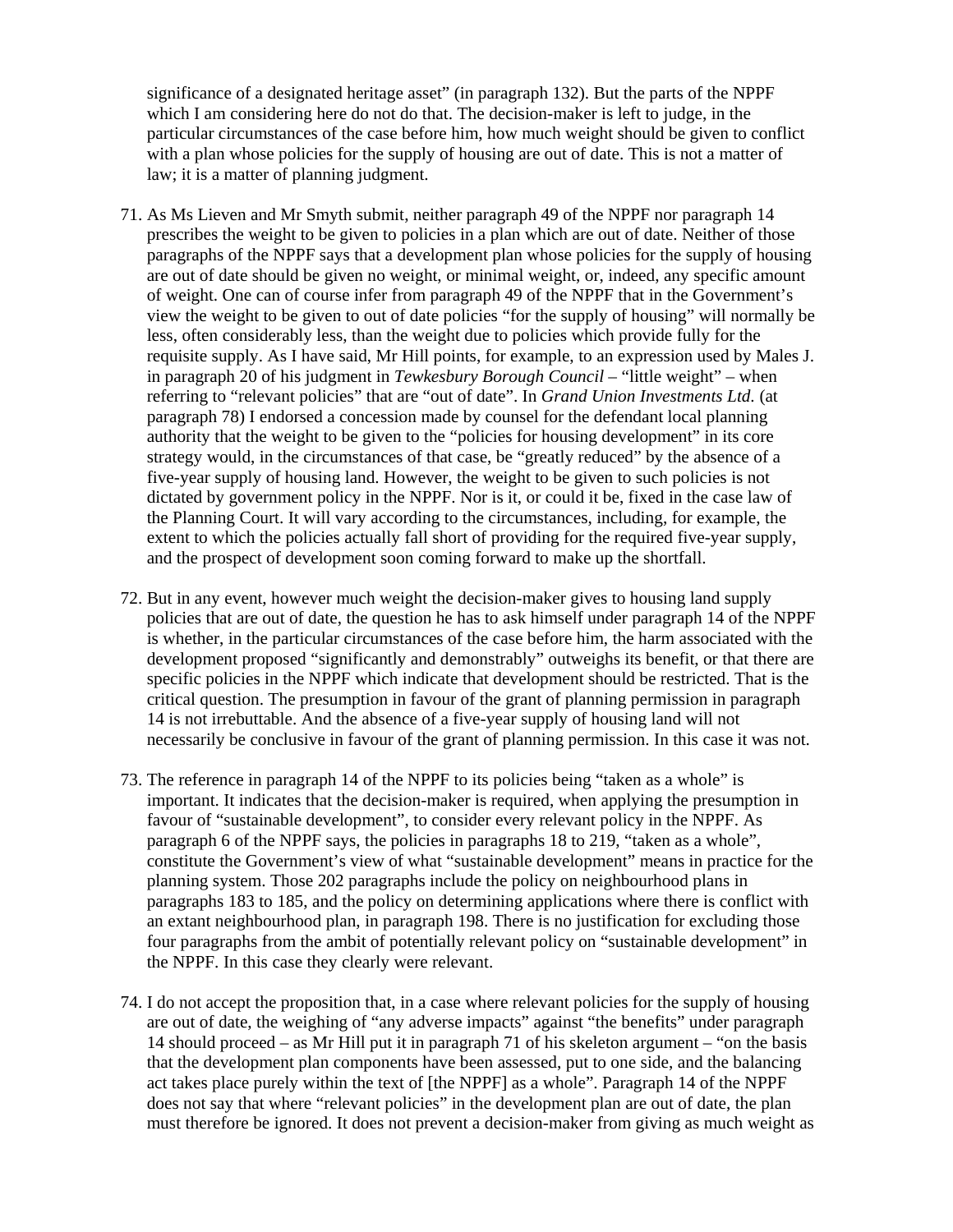he judges to be right to a proposal's conflict with the strategy in the plan, or, in the case of a neighbourhood plan, the "vision" (as it is described in paragraph 183). It does not remove the general presumption in paragraph 198 against planning permission being granted for development which is in conflict with a neighbourhood plan that has come into effect. These are all matters for the decision-maker's judgment, within *Wednesbury* bounds.

- 75. In this case the Secretary of State did what paragraph 14 of the NPPF required him to do. In paragraphs 18 and 19 of his decision letter, and then in paragraphs 23 to 26, he balanced the competing considerations. He weighed the "adverse effects" of the proposal against its "benefits", in the light of the policies in the NPPF "taken as a whole" – including both its policy on housing supply and its policies on neighbourhood planning (paragraph 18). On the "benefits" side of the balance he gave "substantial weight" to the ability of the proposed development to "assist in addressing the housing land supply shortfall" (paragraphs 19 and 23). There is no complaint about that conclusion. On the "any adverse impacts" side of the balance he gave "very substantial negative weight" to the conflict between the appeal proposal and the neighbourhood plan (paragraph 19), even though this plan was "currently out of date in terms of housing land supply ahead of its review in 2018" (paragraph 25). He acknowledged what the inspector had said in paragraphs 43 to 49 of his report, including the inspector's conclusion that the "housing land supply elements" of the then emerging neighbourhood plan attracted only "moderate weight" (paragraph 19). However, given that the neighbourhood plan had now been brought into force, he considered the proposal's conflict with that plan under the policy in paragraphs 183 to 185 and 198 of the NPPF (paragraph 19). He was entitled – indeed, required – to do that. The presumption in paragraph 198 was a consideration to which he was entitled to give significant weight. And he clearly did. He attached great importance to the concept, in paragraph 185 of the NPPF, that "neighbourhood plans will be able to shape and direct sustainable development in their area". In his view, as he said, this was "more than a statement of aspiration" (paragraph 19). He explained what he meant by this in the penultimate sentence of paragraph 19: that once a neighbourhood plan has become part of a development plan it "should be upheld as an effective means to shape and direct development in the neighbourhood planning area in question, for example to ensure that the best located sites are developed". This reasoning led to the conclusion that the proposal's conflict with the neighbourhood plan had to be given "very substantial negative weight" – which was enough weight "significantly and demonstrably" to outbalance the benefit of the additional housing proposed (paragraph 26).
- 76. This does not, in my view, show any misunderstanding of policy in the NPPF, nor a misapplication of it. On the contrary, the Secretary of State carried out the balance between "any adverse impacts" and "benefits", as paragraph 14 of the NPPF requires. The reasons he gave for his conclusions are, again, both intelligible and adequate. They are not in themselves legally deficient. And they betray no error of law.
- 77. Having given due weight to the benefit of the proposed development in enhancing the supply of housing land in the district of Harborough, the Secretary of State did not accept that he should determine the appeal otherwise than in accordance with the development plan. He recognized that the neighbourhood plan was "currently out of date in terms of housing supply …", and inevitably so because it had been based, as it had to be, on the strategy for housing supply in the council's core strategy, which was itself no longer up to date. In fact, the neighbourhood plan provided for housing development in Broughton Astley well in excess of the minimum requirement in the core strategy. But in any event the Secretary of State saw as crucial in this case the policy in paragraphs 183 to 185 of the NPPF, which underlines the Government's commitment to neighbourhood planning as a process in which communities are able "to develop a shared vision for their neighbourhood …" and to "shape and direct